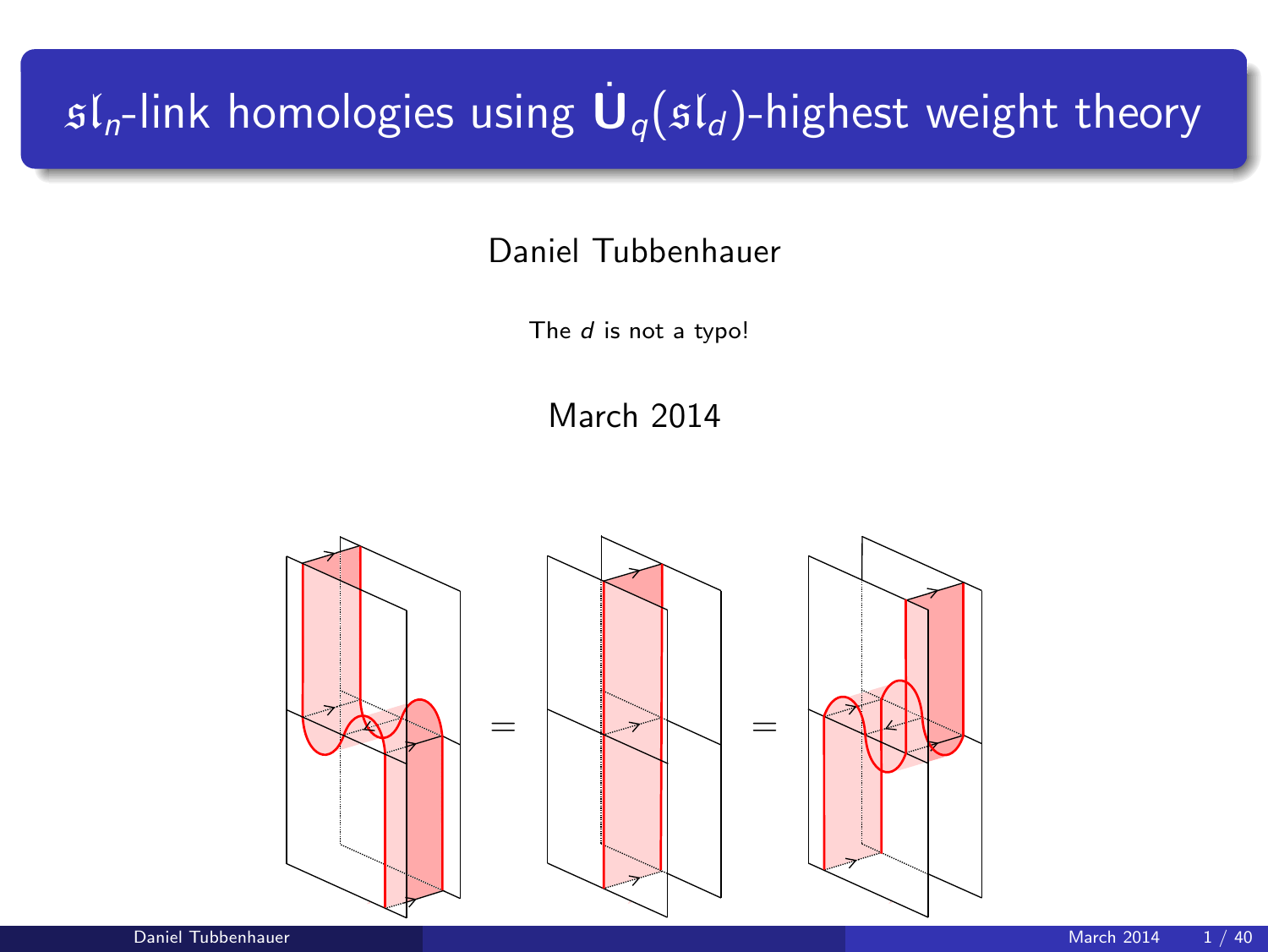#### 1 [What is categorification?](#page-2-0)

- **•** [From the viewpoint of "natural" constructions](#page-2-0)
- [From the viewpoint of topology](#page-5-0)
- [From the viewpoint of algebra](#page-7-0)

#### [The uncategorified story](#page-9-0)

- $\bullet$  sl<sub>2</sub>[-webs](#page-9-0)
- [Connection to](#page-15-0)  $\mathsf{Rep}(\mathsf{U}_q(\mathfrak{sl}_2))$
- $\bullet$  [Connection to the](#page-18-0)  $\mathfrak{sl}_2$ -link-polynomials

#### <sup>3</sup> [Its categorification!](#page-24-0)

- $\bullet$  sl<sub>2</sub>[-foams](#page-24-0)
- $\bullet$  "Higher" q[-skew Howe duality](#page-29-0)
- [Connection to the](#page-33-0)  $sI_n$ -link homologies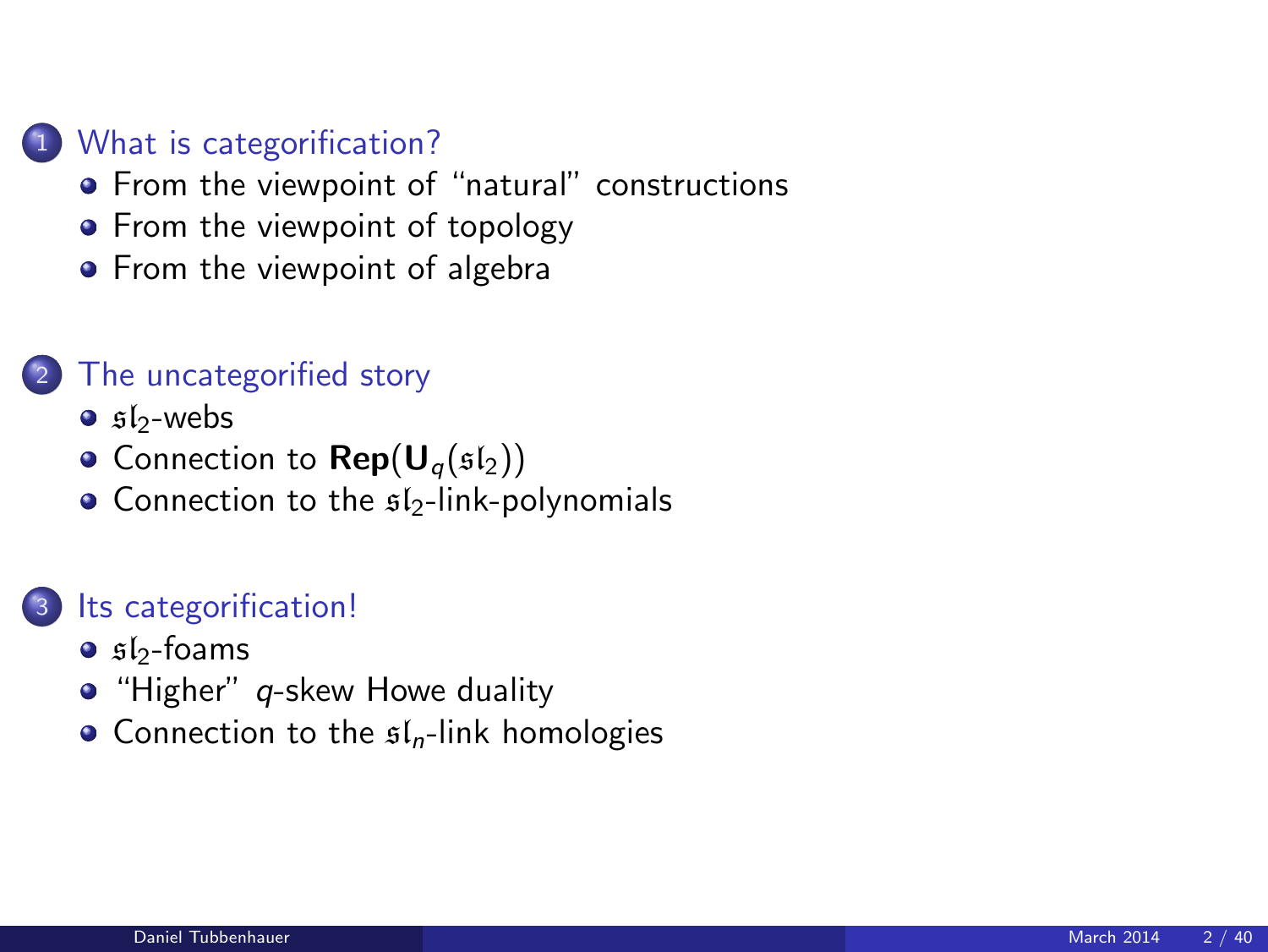Forced to reduce this presentation to one sentence, the author would choose:

Interesting integers are shadows of richer structures in categories.

The basic idea can be seen as follows. Take a "set-based" structure S and try to find a "category-based" structure C such that S is just a shadow of C.

Categorification, which can be seen as "remembering" or "inventing" information, comes with an "inverse" process called decategorification, which is more like "forgetting" or "identifying".

<span id="page-2-0"></span>Note that decategorification should be easy.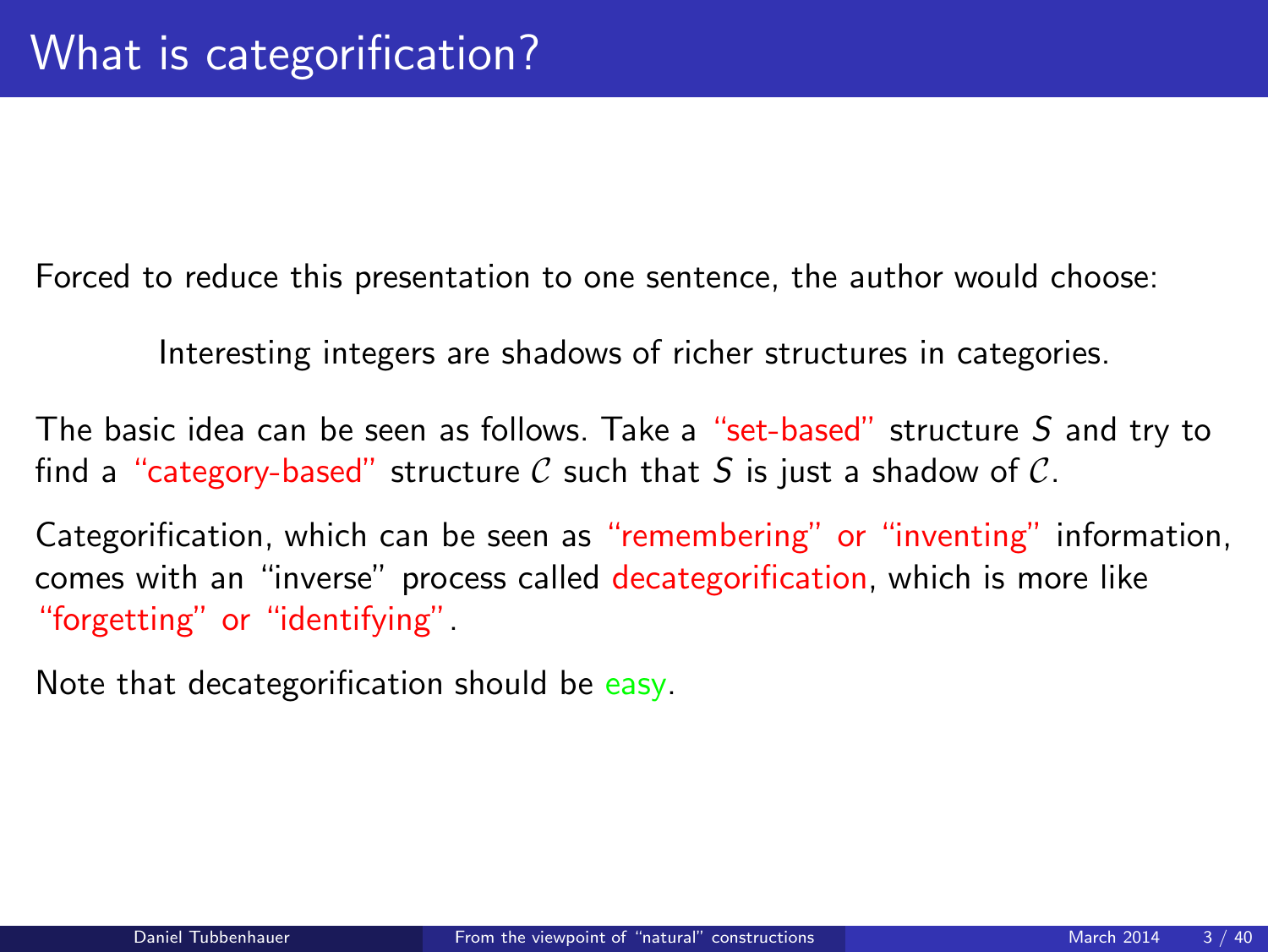Take  $C = K$ -**FinVec** for a fixed field K, i.e. objects are finite dimensional K-vector spaces  $V,V',\ldots$  and morphisms are  $K$ -linear maps  $f\colon V\to V'$  between them.  $\mathcal C$ categorifies N: We can go back by taking the dimension dim  $V \in N$ .

What is the upshot? Note the following:

 $\bullet$  Much information is lost if we only consider  $\mathbb N$ , i.e.

$$
n=n'\Leftrightarrow V\cong V'.
$$

- We have the power of linear algebra between  $V$  and  $V'$ , i.e.  $\hom_K(V,V')$ .
- A vector space can carry additional structure.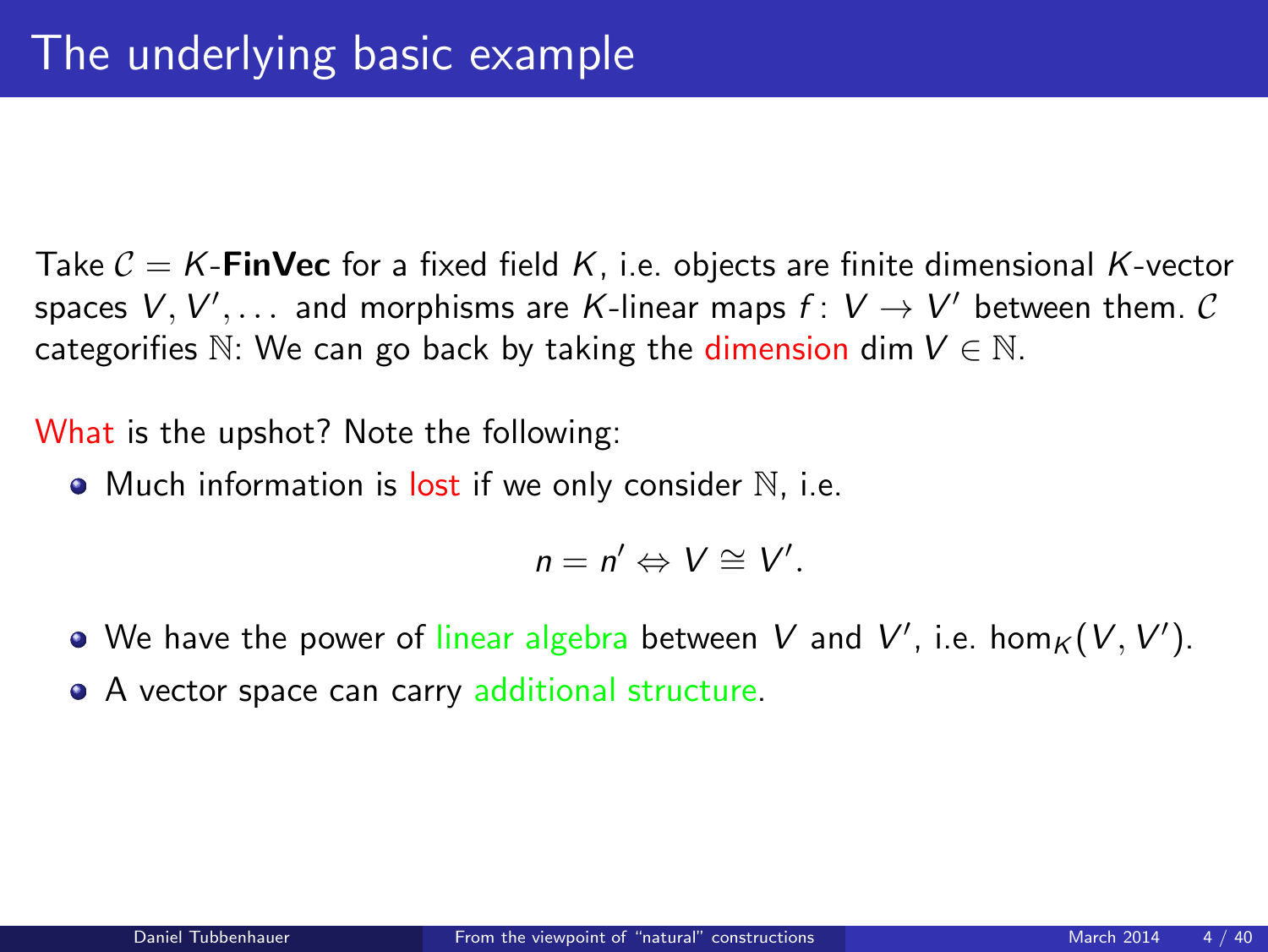The structure of  $N$  is reflected on a "higher" level!

• The direct sum  $\oplus$  and the tensor product  $\otimes_K$  categorify + and  $\cdot$ , i.e.

 $\dim(V\oplus V')=\dim V+\dim V'$  and  $\dim(V\otimes_K V')=\dim V\cdot \dim V'.$ 

 $\bullet$  The zero vector space 0 and the field K categorify the identities, i.e.

 $V \oplus 0 \cong V \cong 0 \oplus V$  and  $V \otimes_K K \cong V \cong K \otimes_K V$ .

• The injections and surjections categorify the order relation, i.e.

 $\exists f\colon V\hookrightarrow V'\Leftrightarrow \text{\sf dim}\ V\leq \text{\sf dim}\ V'$  and  $\exists f\colon V\twoheadrightarrow V'\Leftrightarrow \text{\sf dim}\ V\geq \text{\sf dim}\ V'.$ 

One can write down the categorified statements of other properties as "Addition and multiplication are associative and commutative" etc.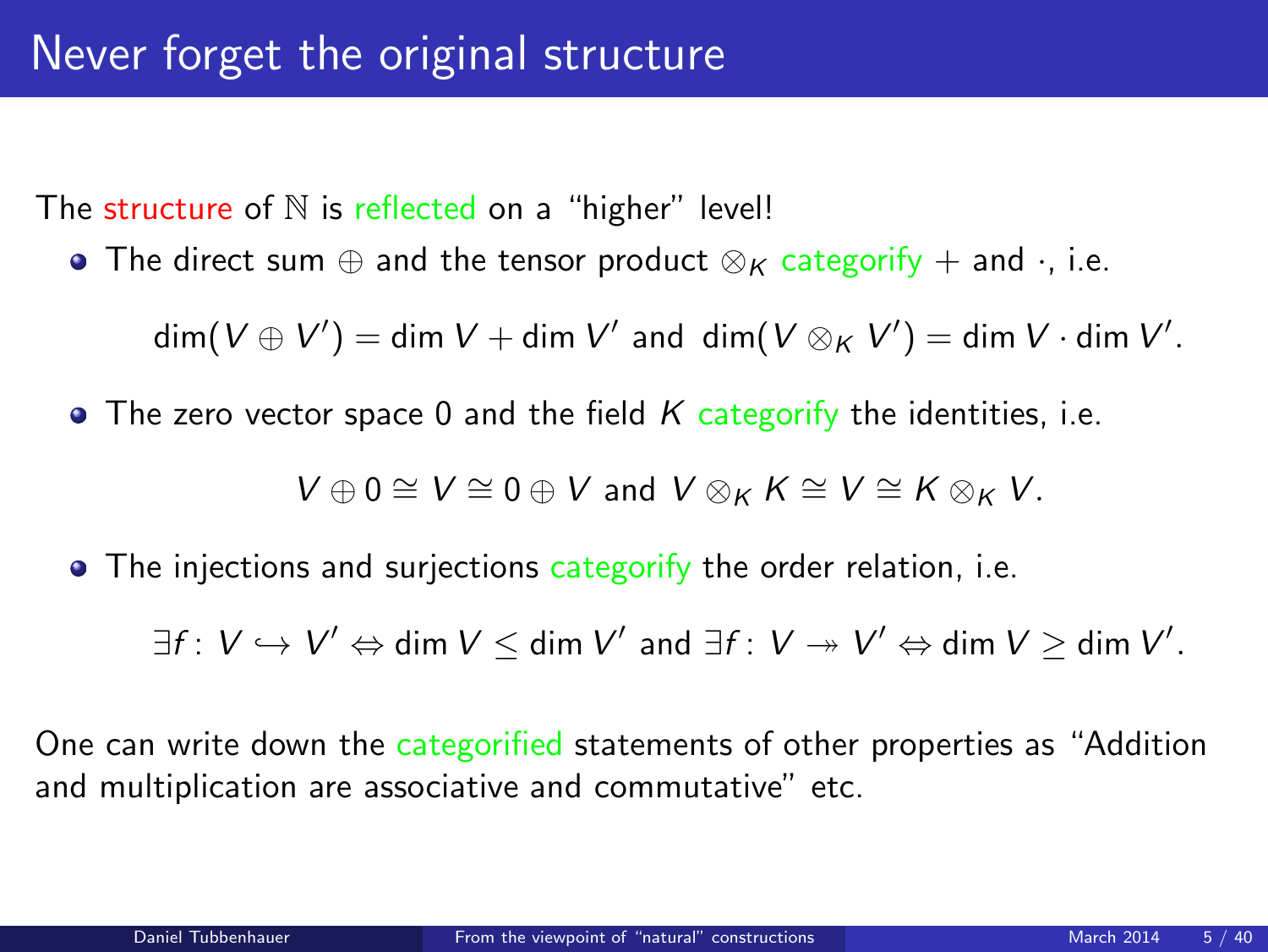A more topological flavoured example goes back to Riemann (1857), Betti (1871) and Poincaré (1895): The Betti numbers  $b_k(X)$  and Euler characteristic  $\chi(X)$  of a reasonable topological space  $X$ . Noether, Hopf and Alexandroff (1925) "categorified" these invariants as follows.

If we lift  $n, n' \in \mathbb{N}$  to the two K-vector spaces  $V, V'$  with dimensions dim  $V = n$ , dim  $V' = n'$ , then the difference  $n - n'$  lifts to the complex

<span id="page-5-0"></span>
$$
0 \longrightarrow V \stackrel{d}{\longrightarrow} V' \longrightarrow 0,
$$

for any linear map d and V in even homology degree. As before, some of the basic properties of the integers  $\mathbb Z$  can be lifted to the category  $\text{Kom}_b(\mathcal{C})$ .

Conclusion (Noether): The homology groups  $H_k(X, \overline{\mathbb{Q}})$  categorify  $b_k(X)$  and chain complexes  $(C(X), c_*)$  categorify  $\chi(X)$ .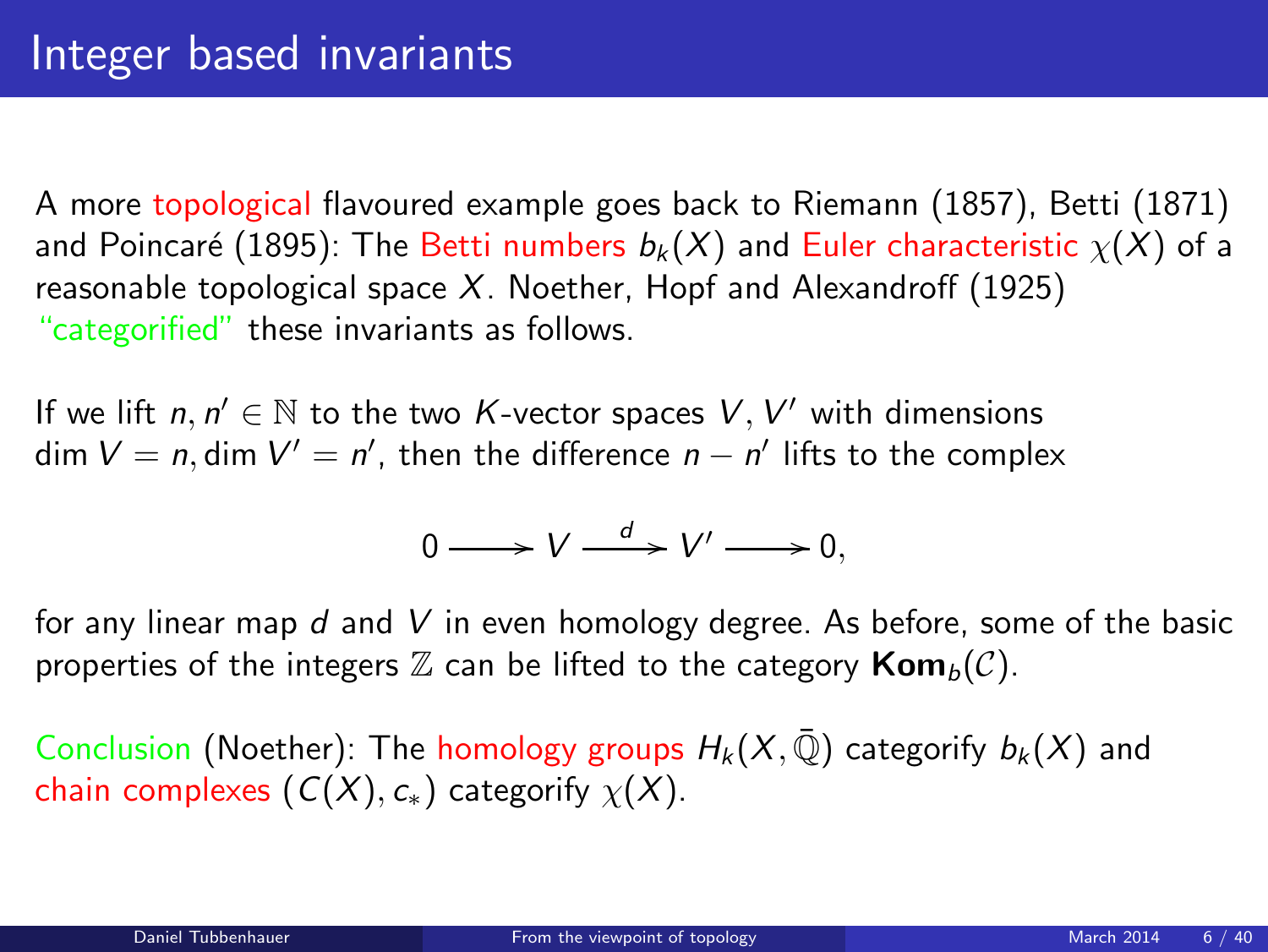We note the following observations.

- The homology extends to a functor and provides information about continuous maps as well.
- $\bullet$  Again, homomorphisms between the  $\overline{Q}$ -vector spaces tell how some  $\overline{Q}$ -vector spaces are related.
- The space  $H_i(X, \overline{\mathbb{Q}})$  is a  $\overline{\mathbb{Q}}$ -vector space: More information of X is encoded.
- Singular homology works for all topological spaces and the homological Euler characteristic can be defined for a huge class of spaces.
- More sophisticated constructions like multiplication in cohomology provide even more information.
- Although it is not the main point: The  $H_i(X, \overline{Q})$  are better invariants.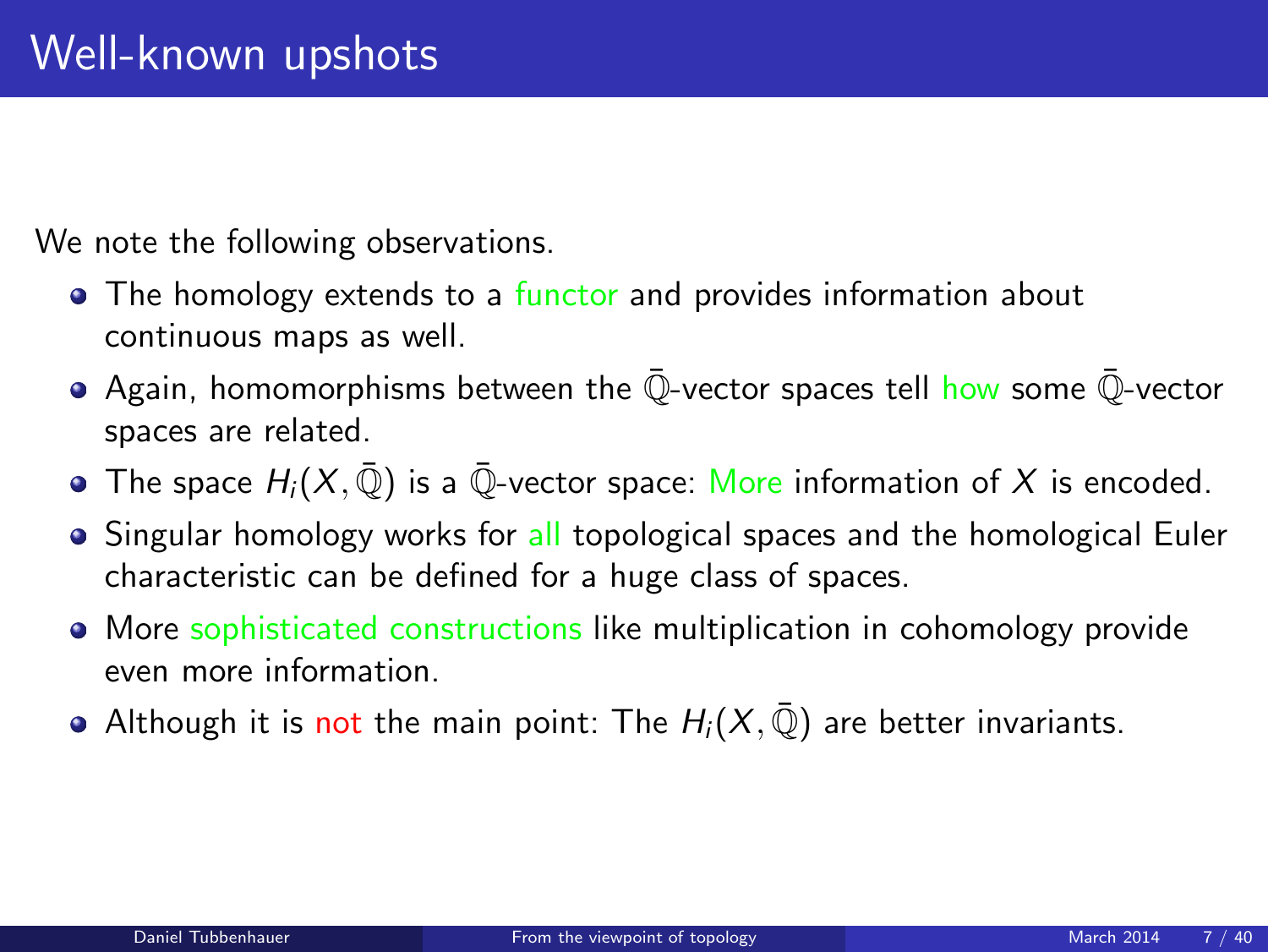## Categorified symmetries

Another viewpoint comes from representation theory. Let A be some algebra, M be a A-module and  $C$  be a suitable category.

"Usual" /o /o/o/o/o/o/o /o/o/o/o/o/o /o/o/o /"Higher"

$$
a \mapsto f_a \in \text{End}(M) \ \ \text{isomorphism} \ a \mapsto \mathcal{F}_a \in \text{End}(\mathcal{C})
$$

$$
(f_{a_1} \cdot f_{a_2})(m) = f_{a_1 a_2}(m) \sim \sim \sim \sim \sim (\mathcal{F}_{a_1} \circ \mathcal{F}_{a_2})(\begin{matrix} X \\ \varphi \end{matrix}) \cong \mathcal{F}_{a_1 a_2} \begin{pmatrix} X \\ \varphi \end{pmatrix}
$$

A (weak) categorification of the A-module M should be though of a categorical action of A on a suitable category C with an isomorphism  $\psi$  such that

<span id="page-7-0"></span>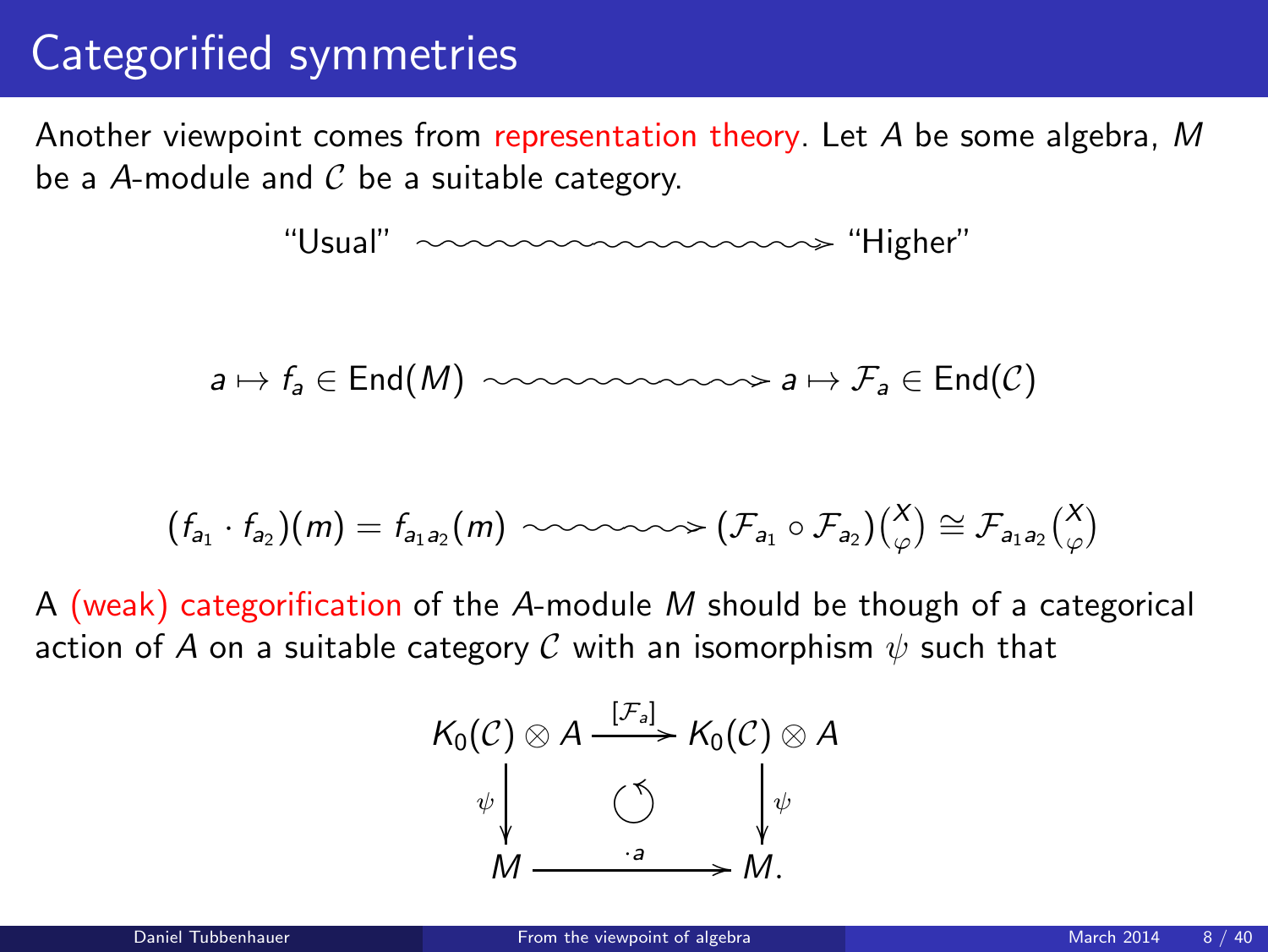We have several upshots again.

- The natural transformations between functors give information invisible in "classical" representation theory. This gives a hint that we can go even "higher", e.g. actions of 2-categories on 2-categories.
- $\bullet$  If C is suitable, e.g. module categories over an algebra, then its indecomposable objects  $X$  gives a basis  $[X]$  of M with positivity properties.
- In particular, consider A as a A-module. Then  $[X]$  gives a basis of A with positive structure coefficients  $c_k^{ij}$  via

$$
X_{a_i} \otimes X_{a_j} \cong \bigoplus_k X_{a_k}^{\oplus c_k^{\underline{i}}} \rightsquigarrow a_i a_j = \sum_k c_k^{\underline{i} \underline{j}} a_k, \ c_k^{\underline{i} \underline{j}} \in \mathbb{N}.
$$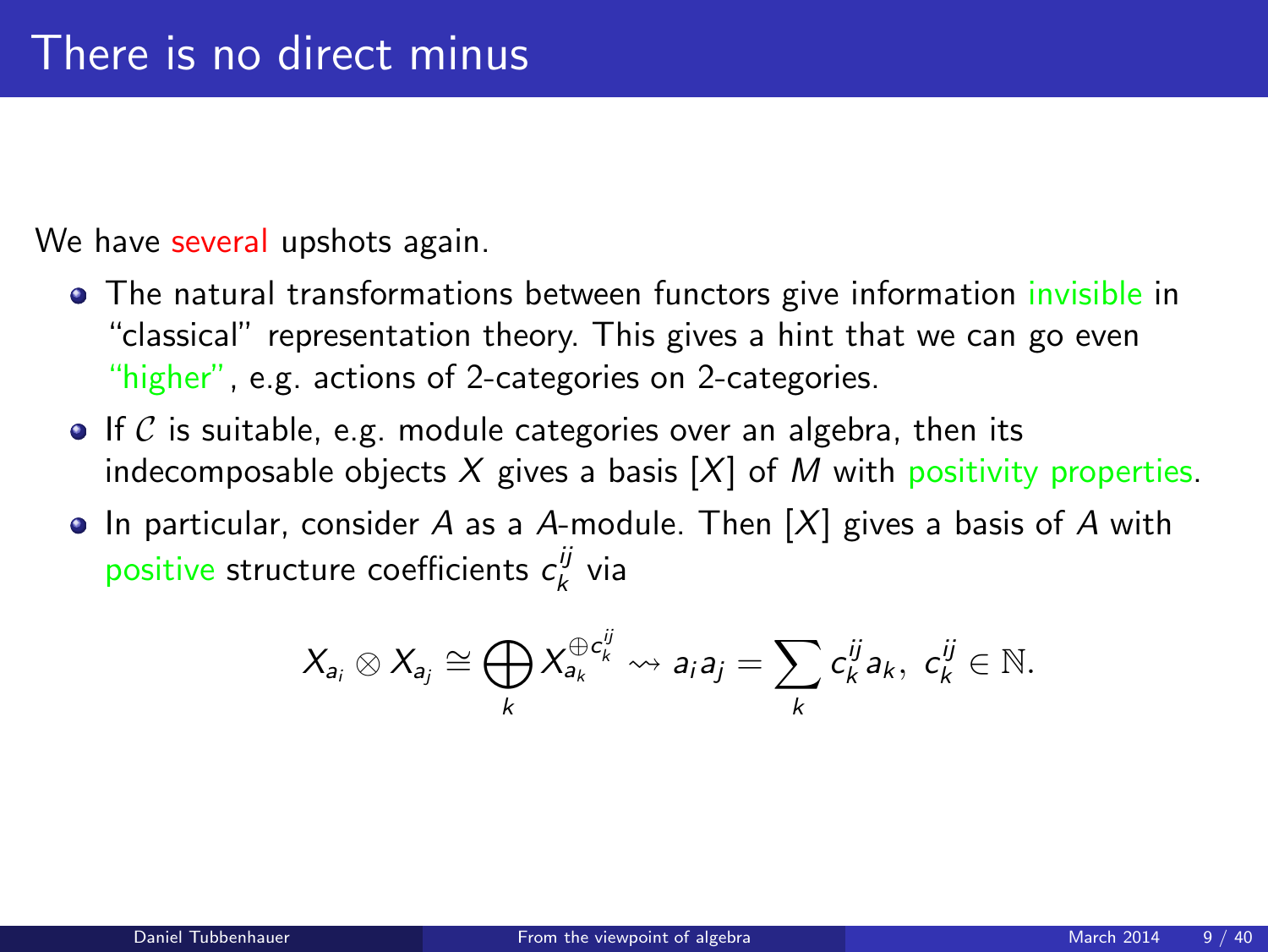### An old story: Rumer, Teller and Weyl (1932)

500 G. RUMER, E. TELLER und H. WEYL.

9. Enndamentalsatz: Alle linearen Abbängigkeiten zwischen den Monomen ergeben sich (in einem algebraisch genauer präzisierten Sinne) aus der einen Identität (2).

Wir werden uns hier auf den ersten, nicht aber auf den zweiten Fundamentalsatz stützen: vielmehr wird durch unsere Überlegungen ein neuer Beweis des 2. Fundamentalsatzes erbracht.

In der Quantenmechanik bedeuten die Zeichen x. u. ... z Atome. die sich zu einem Molekül zusammensetzen. a. b. ... c deren Valenzen. Jede Invariante der geforderten Ordnung stellt einen Spinzustand des Moleküls dar. Die durch die Monome repräsentierten .reinen Valenzzustände" veranschaulicht sich der Chemiker durch ein Valenzschema, in dem die Atome als Punkte erscheinen und jeder Klammerfaktor [xu] durch einen die beiden Atome x und y verbindenden gerichteten Strich zum Ausdruck gebracht wird. a, b, ..., c sind dann die Anzahlen der Valenzstriche, die von den einzelnen Atomen x. u. ... z im Valenzschema des Monoms ausgehen. Man zeichne die Punkte  $x, y, \ldots, z$  auf einem Kreise auf. Die zu beweisende Regel lautet dann:

Jede Invariante J ist eine lineare Kombination solcher Monome, deren Valenzschema keine sich kreuzenden Valenzstriche enthält. Die Monome mit kreuzungslosem Valenzschema sind aber linear unabhängig von einander.

Beim Beweise des ersten Teils kann man nach dem 1. Fundamentalsatz annehmen, daß die Invariante J ein Monom ist, welches wir durch sein Valenzschema S abbilden. Es bestehe aus N Strichen zwischen den n Punkten x, y, ..., z. Wir stützen uns darauf, daß man mit Hilfe der Relation (2):

$$
B) \qquad \qquad \overset{x}{\underset{g}{\bigvee}} \overset{f}{\underset{g}{\bigvee}} = \overset{a}{\underset{a \longrightarrow a}{\xrightarrow{a}}} + \begin{bmatrix} 1 \\ 0 \end{bmatrix}.
$$

 $\theta$ 

Kreuzungen auflösen kann<sup>1</sup>). Natürlich ist mit dieser Bemerkung nicht alles getan; denn wenn man in einem komplizierten Schema die Kreuzung zweier Valenzstriche auflöst, werden dadurch im allgemeinen andere Kreuzungen teils mit aufgelöst, teils neu entstehen. Dennoch kommt man durch ein geeignetes rekursives Arrangement zum Ziel, wie folgt.

<span id="page-9-0"></span>

<sup>1)</sup> In der Figur wurde der Richtungssinn der Valenzstriche weggelassen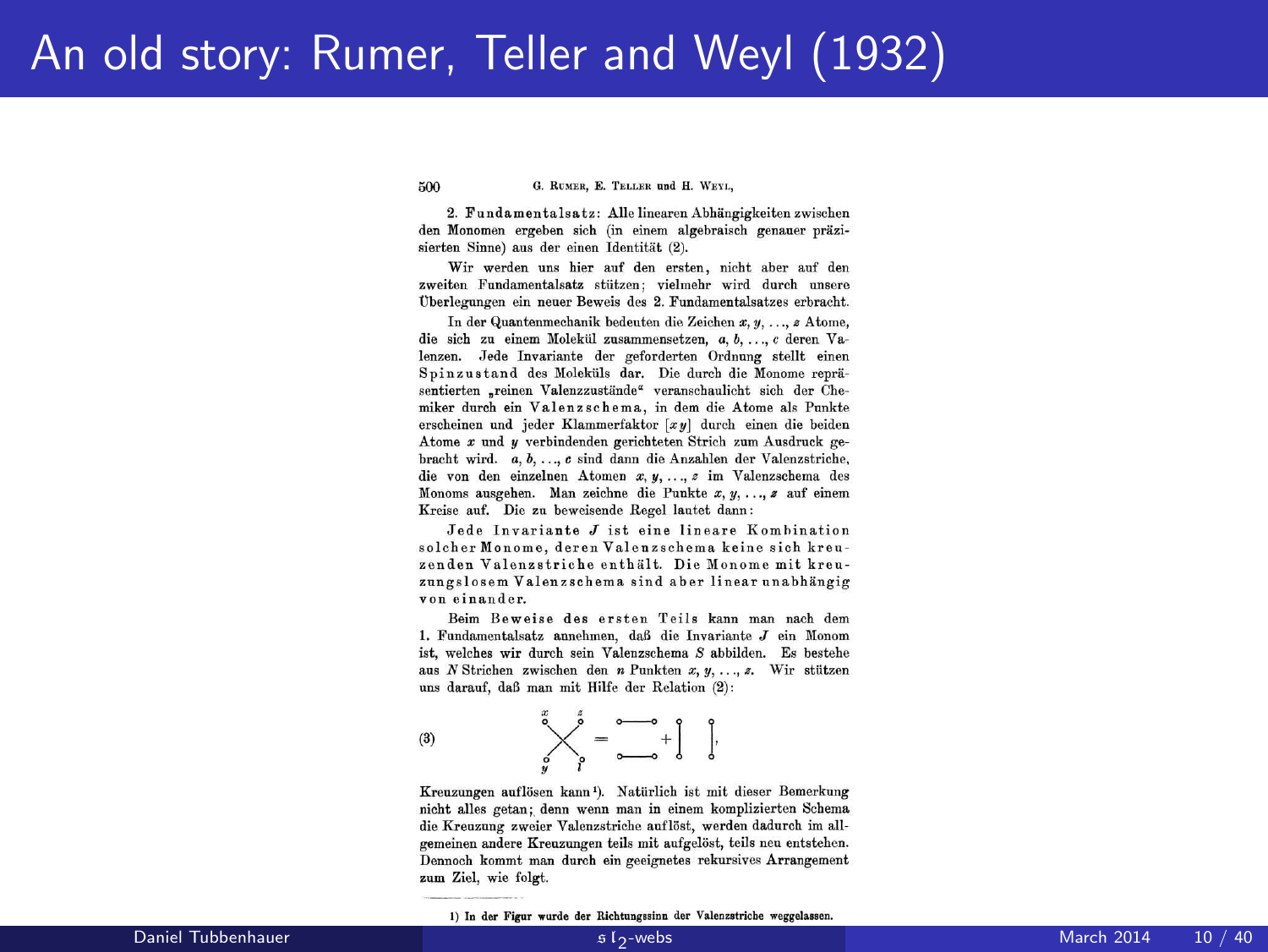### Definition(Rumar, Teller, Weyl 1932)

Fix two numbers  $b, t \in \mathbb{N}$  with  $b + t = 2\ell$ . A  $\mathfrak{sl}_2$ -web w with b bottom points and t top points is an embedding (non-intersecting!) of a finite number of lines and circles in a rectangle with  $b$  fixed points at the bottom and  $t$  at the top such that the two boundary points of the lines are some of the fixed points. The set of all  $\mathfrak{sl}_2$ -webs  $w$  between  $b$  bottom points and  $t$  top points in denoted by  $\tilde{W}_2(b,t)$ .

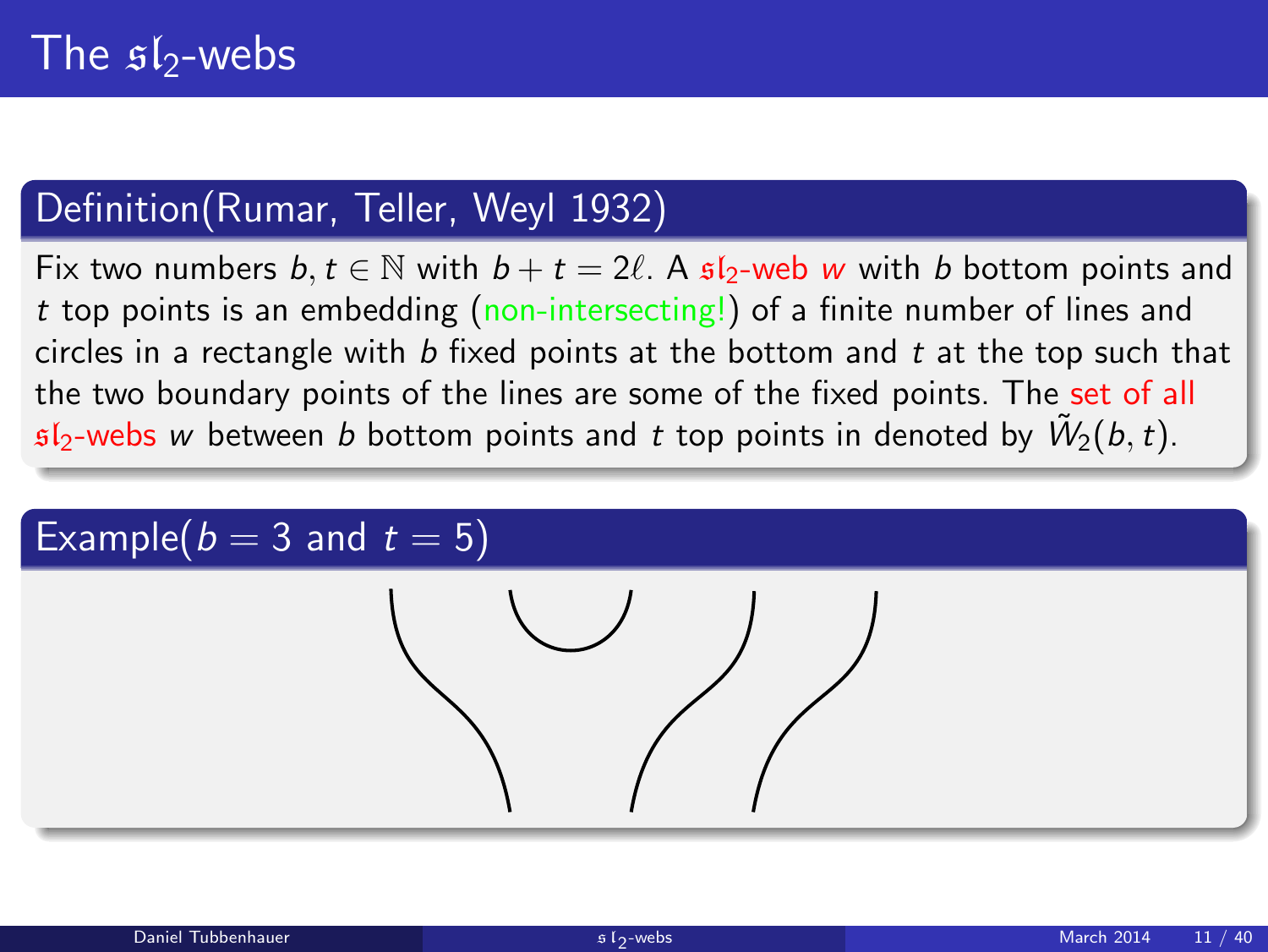### Definition

Fix two numbers  $b, t \in \mathbb{N}$  with  $b + t = 2\ell$ . The  $\mathfrak{sl}_2$ -web space  $W_2(b, t)$  is the free  $\bar{\mathbb{Q}}(q)$ -vector space generated by elements of  $\tilde{W}_2(b,t)$  modulo

• The circle removal

$$
\bigodot = [2] = q+q^{-1}
$$

• The isotopy relations

$$
\bigcap_{i=1}^n \mathbb{Z}_p = \bigcup_{i=1}^n \mathbb{Z}_p
$$

Note that  $W_2(b, t)$  is a finite dimensional  $\overline{\mathbb{Q}}(q)$ -vector space!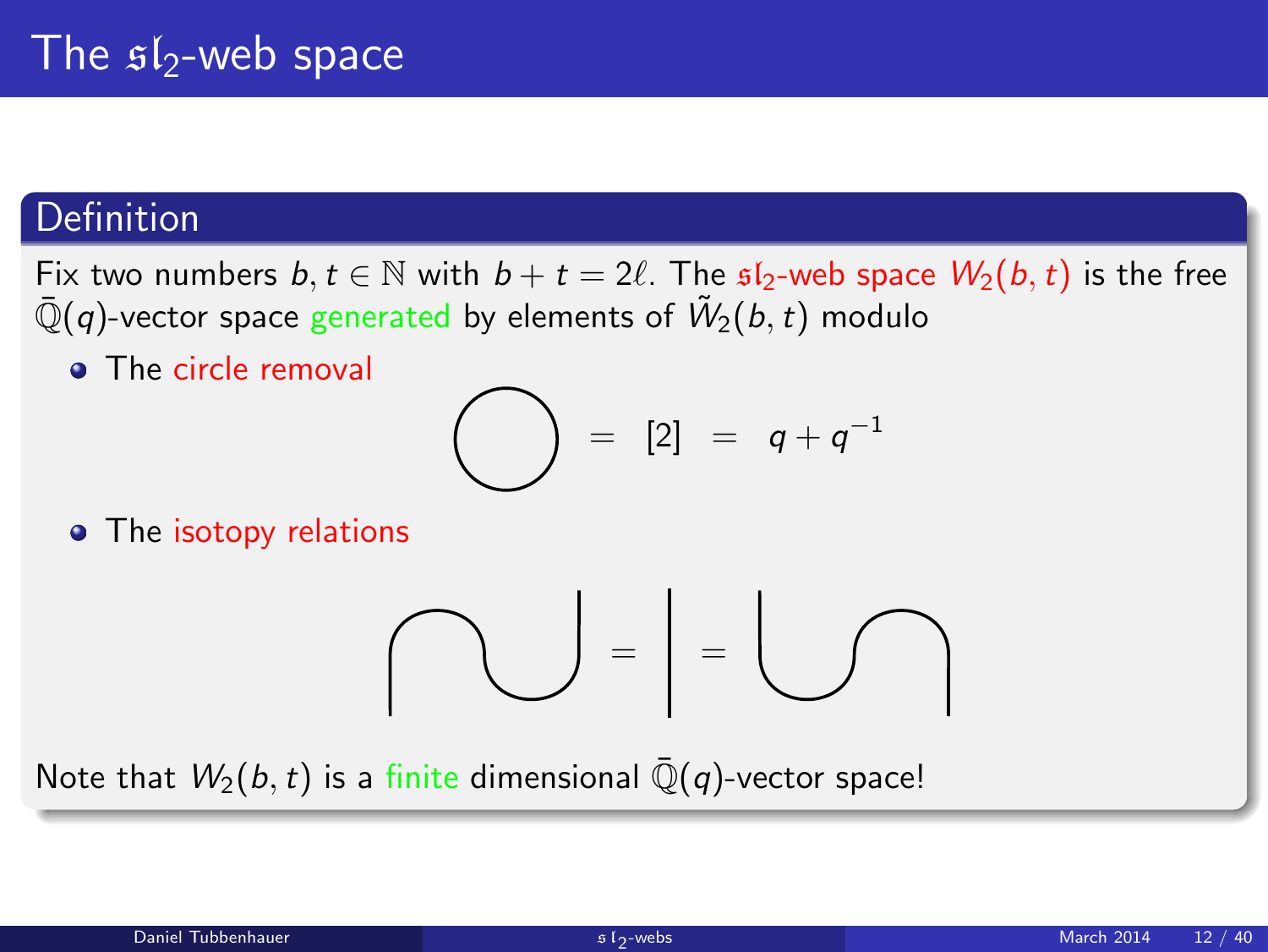## The  $$I_2$ -web category

### Definition(Kuperberg 1997)

The  $sI_2$ -web category or web spider  $Sp(U_\alpha(sI_2))$  is the monoidal,  $\overline{Q}(q)$ -linear 1-category consisting of

- The objects are the natural numbers  $\mathbb{N} = \{0, 1, 2, \dots\}$ .
- The 1-cells  $w: b \to t$  are the elements of  $W_2(b, t)$ .
- The  $\overline{\mathbb{Q}}(q)$ -linear composition is stacking.
- The monoidal structure  $\otimes$  is given by juxtaposition, i.e.  $b \otimes b' = b + b'$  and

$$
\bigcap\mathbb{C}\otimes\bigcup\mathbb{C}=\bigcap\mathbb{C}\cup\bigcap
$$

• As generators suffices the identities, shifts, cups and caps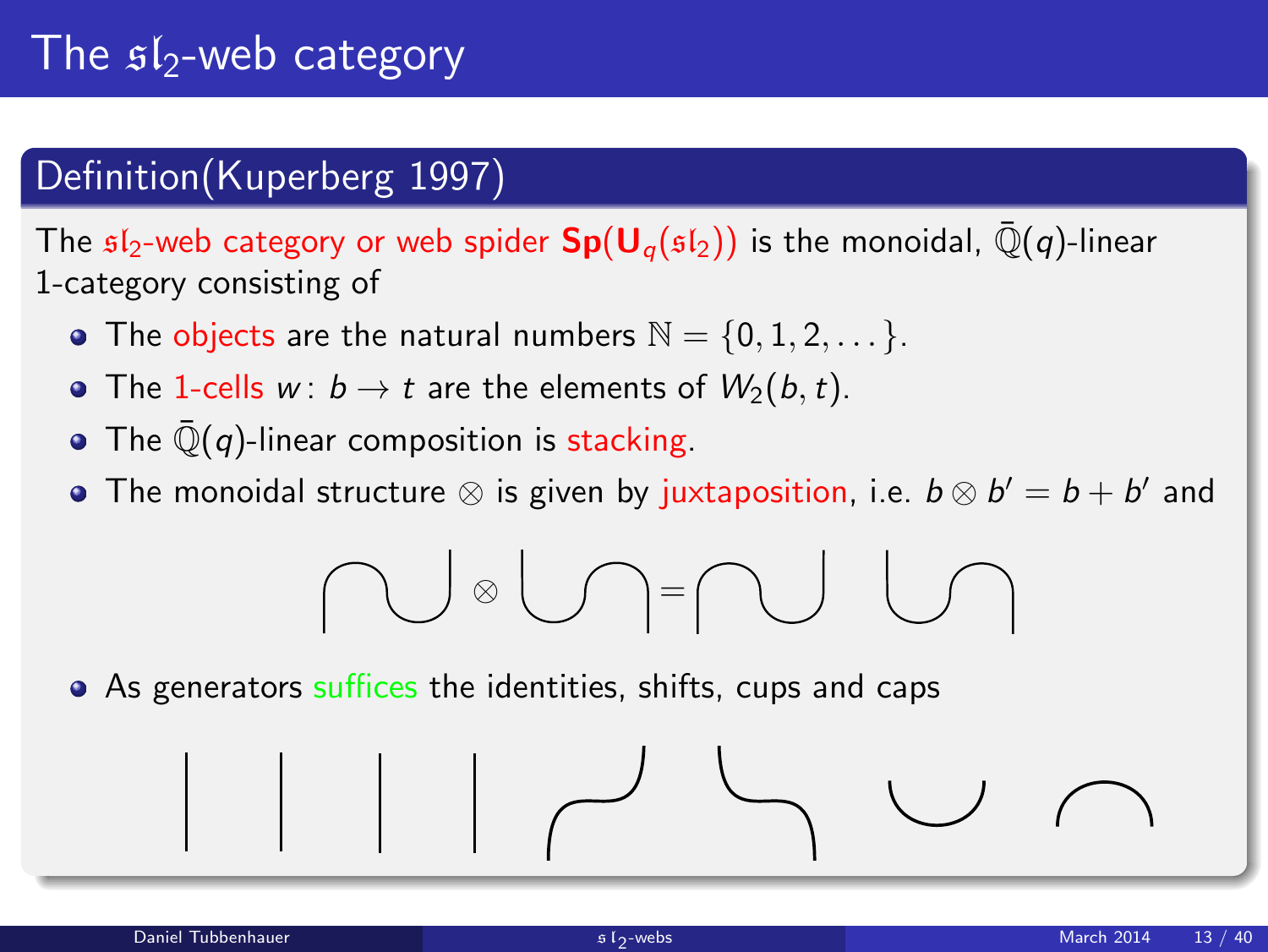## The  $sI_2$ -web category - examples

### Example

and

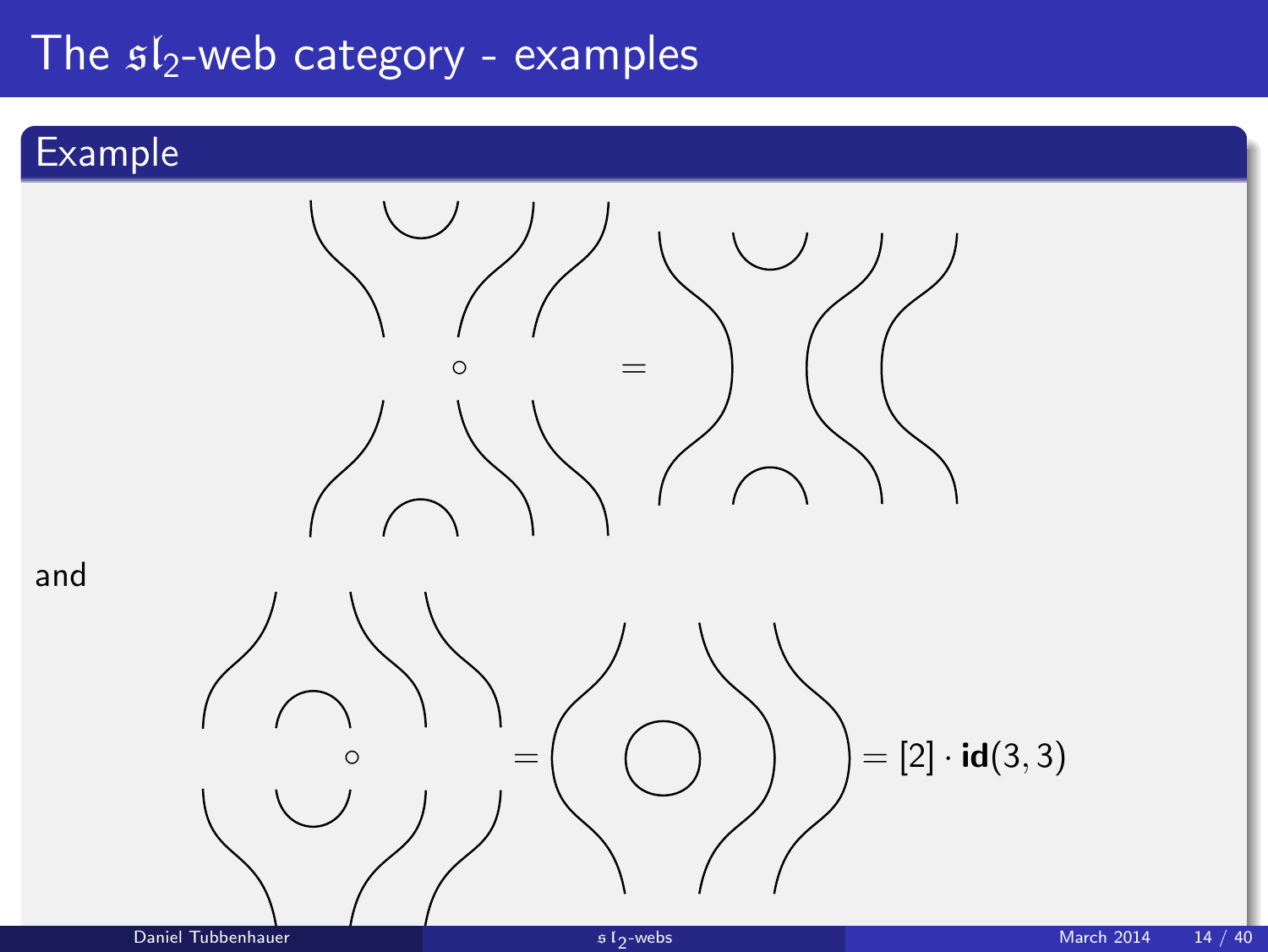# Rigidity of  $sI_2$ -webs

A seemingly very small point turned out to be a crucial step if we want to consider bigger n: Topology is continuous and Algebra is rigid.

### Definition, second try - rigid version

The  $\mathfrak{sl}_2$ -web category or web spider  $\mathbf{Sp}(\mathbf{U}_q(\mathfrak{sl}_2))$  is the monoidal,  $\bar{\mathbb{Q}}(q)$ -linear 1-category consisting of

- The objects are ordered partitions  $\vec{k}$  of  $2\ell \in \mathbb{N}$  with only 0, 1, 2 as entries.
- The 1-cells  $w\colon \vec{k}\to \vec{k}'$  are labeled ladders (we use the convention and do not draw edges labeled 0 and use a dotted line for those labeled 2) generated by juxtaposition and vertical composition of (plus relations and rest as before)

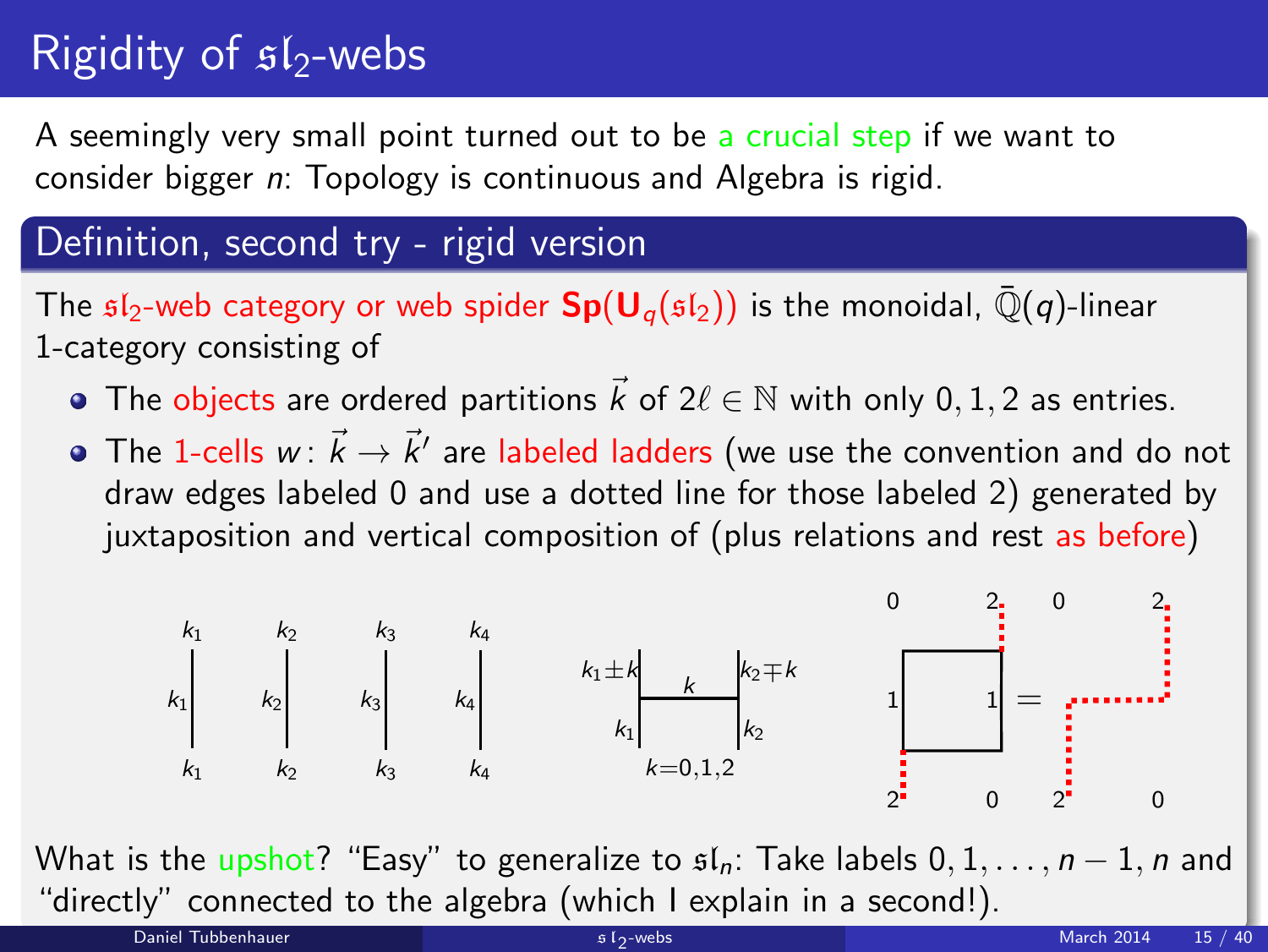#### **Definition**

For  $d \in \mathbb{N}_{>1}$  the quantum special linear algebra  $\mathbf{U}_q(\mathfrak{sl}_d)$  is the associative, unital  $\bar{\mathbb{Q}}(q)$ -algebra generated by  $\mathcal{K}_i^{\pm 1}$  and  $E_i$  and  $F_i$ , for  $i = 1, \ldots, d-1$ , subject to some relations (that we do not need today).

### Definition(Beilinson-Lusztig-MacPherson)

For each  $\vec{k} \in \mathbb{Z}^{d-1}$  adjoin an idempotent  $1_{\vec{k}}$  (think: projection to the  $\vec{k}$ -weight space!) to  $U_q(\mathfrak{sl}_d)$  and add some relations, e.g.

$$
1_{\vec{k}}1_{\vec{k}'}=\delta_{\vec{k},\vec{k}'}1_{\vec{k}} \text{ and } K_{\pm i}1_{\vec{k}}=q^{\pm \vec{k}_i}1_{\vec{k}} \text{ (no } K's \text{ anymore!).}
$$

The idempotented quantum special linear algebra is defined by

<span id="page-15-0"></span>
$$
\dot{\mathbf{U}}_q(\mathfrak{sl}_d)=\bigoplus_{\vec{k},\vec{k'}\in\mathbb{Z}^{d-1}}1_{\vec{k}}\,\mathbf{U}_q(\mathfrak{sl}_d)1_{\vec{k'}}.
$$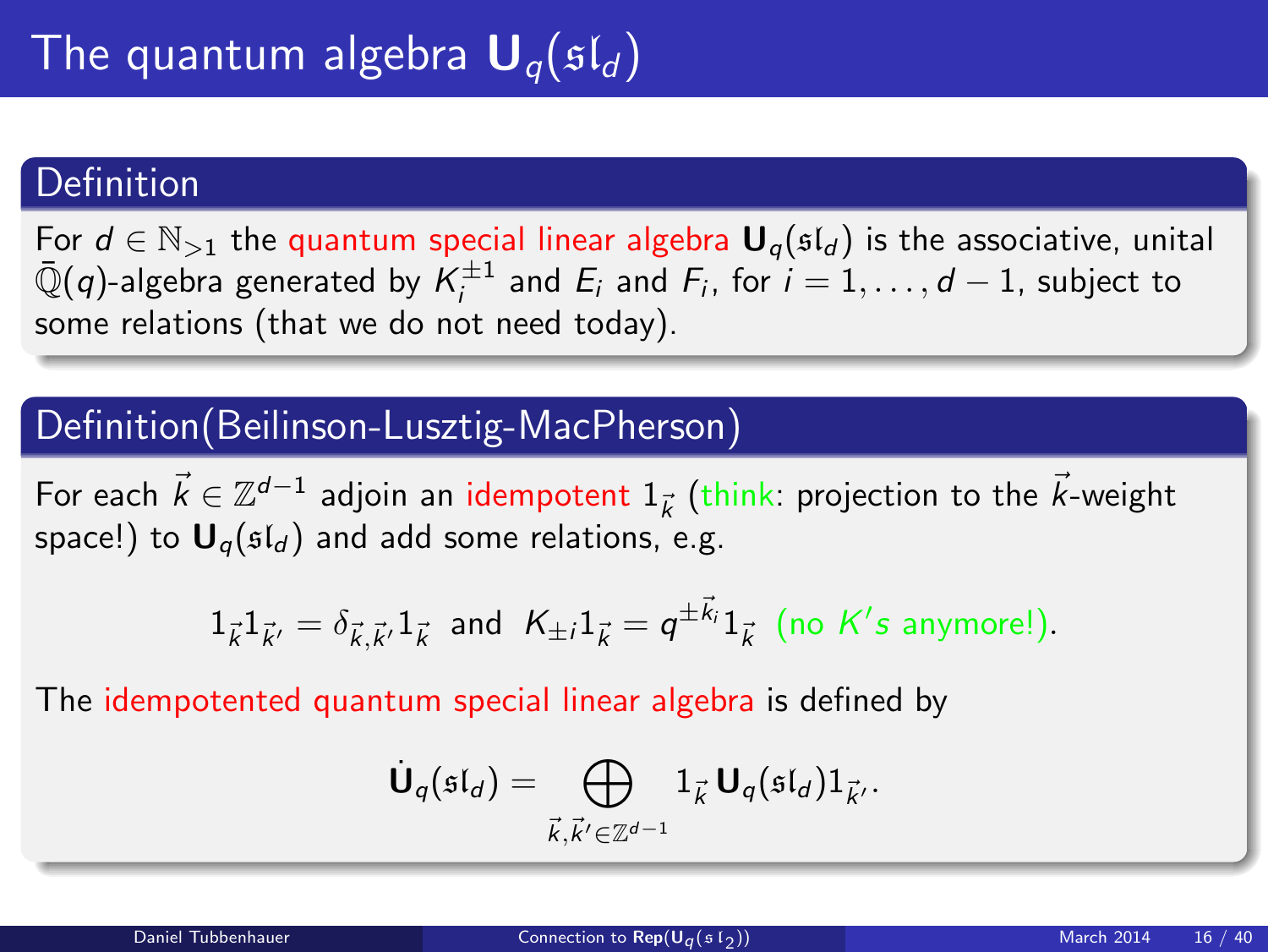# The category  $\mathbf{Rep}(\mathbf{U}_q(\mathfrak{sl}_2))$

### Definition

The representation category  $\text{Rep}(\mathsf{U}_{q}(\mathfrak{sl}_{2}))$  is the monoidal,  $\overline{\mathbb{Q}}(q)$ -linear 1-category consisting of

- The objects are finite tensor products of the  ${\bm \mathsf U}_q(\mathfrak{sl}_2)$ -representations  $\Lambda^k\bar{\mathbb Q}^2$ . Denote them by  $\vec{k} = (k_1, \ldots, k_m)$  with  $k_i \in \{0, 1, 2\}$ .
- The 1-cells  $w\colon \vec{k}\to \vec{k}'$  are  $\mathbf{U}_q(\mathfrak{sl}_2)$ -intertwiners.
- Composition of 1-cells is composition of intertwiners and ⊗ is the ordered tensor product.

It is worth noting that  $\Lambda^0\bar{Q}^2 = \bar{Q}$  is the trivial  $U_q(sI_2)$ -representation,  $\Lambda^2\bar{Q}^2 \cong \bar{Q}$ its dual and  $\Lambda^1\bar{\mathbb Q}^2=\bar{\mathbb Q}^2$  is the (self-dual)  ${\mathbf U}_q(\mathfrak{sl}_2)$ -vector representation.

### $Theorem (Kuperberg 1997, n > 3: Cautis-Kamnitzer-Morrison 2012)$

The 1-categories  $\mathsf{Rep}(\mathsf{U}_{q}(\mathfrak{sl}_2))$  and  $\mathsf{Sp}(\mathsf{U}_{q}(\mathfrak{sl}_2))$  are equivalent.

I am lying a little bit: One has to be a little more careful with objects and duals, but we ignore this for today.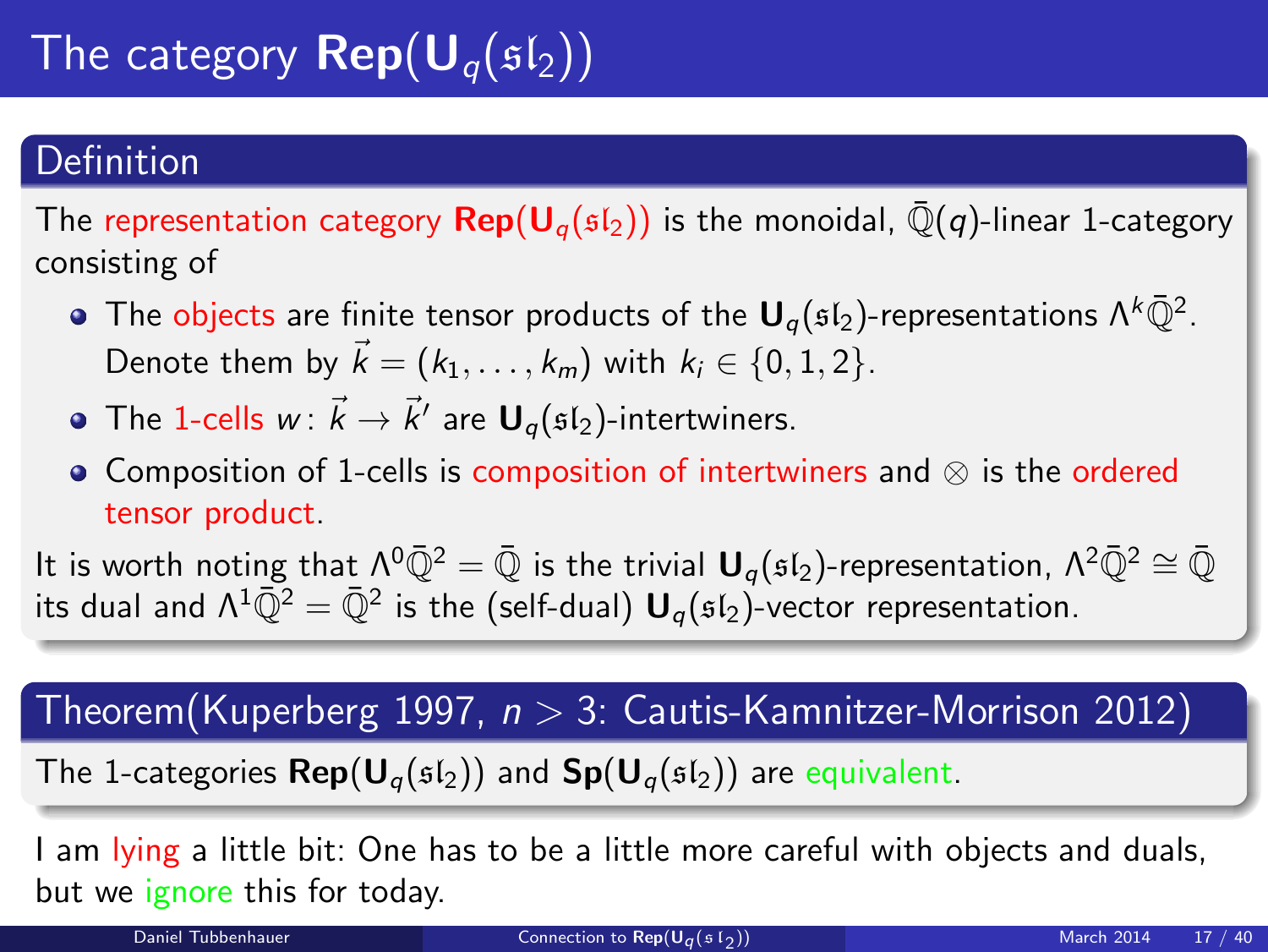## How to prove it? Quantum skew Howe duality!

#### Theorem

There is an  $\dot{\textbf U}_q(\mathfrak{sl}_d)$ -action on  $\textbf{Sp}(\textbf U_q(\mathfrak{sl}_2))^d$  (objects of length  $d)!$ 



Thus,  $\mathbf{Sp}(\mathsf{U}_q(\mathfrak{sl}_2))^d$  is a  $\dot{\mathsf{U}}_q(\mathfrak{sl}_d)$ -module and not just a  $\mathsf{U}_q(\mathfrak{sl}_2)$ -module.

Even better: Since, we only need "left-minus-ladders", aka  $F$ 's, it can be realized as a  $\dot{\mathsf{U}}_q(\mathfrak{sl}_d)$ -module of a certain highest weight: We can use  $\dot{\mathsf{U}}_q(\mathfrak{sl}_d)$ -highest weight theory to prove statements about  $U_q(sI_2)$ -intertwiner!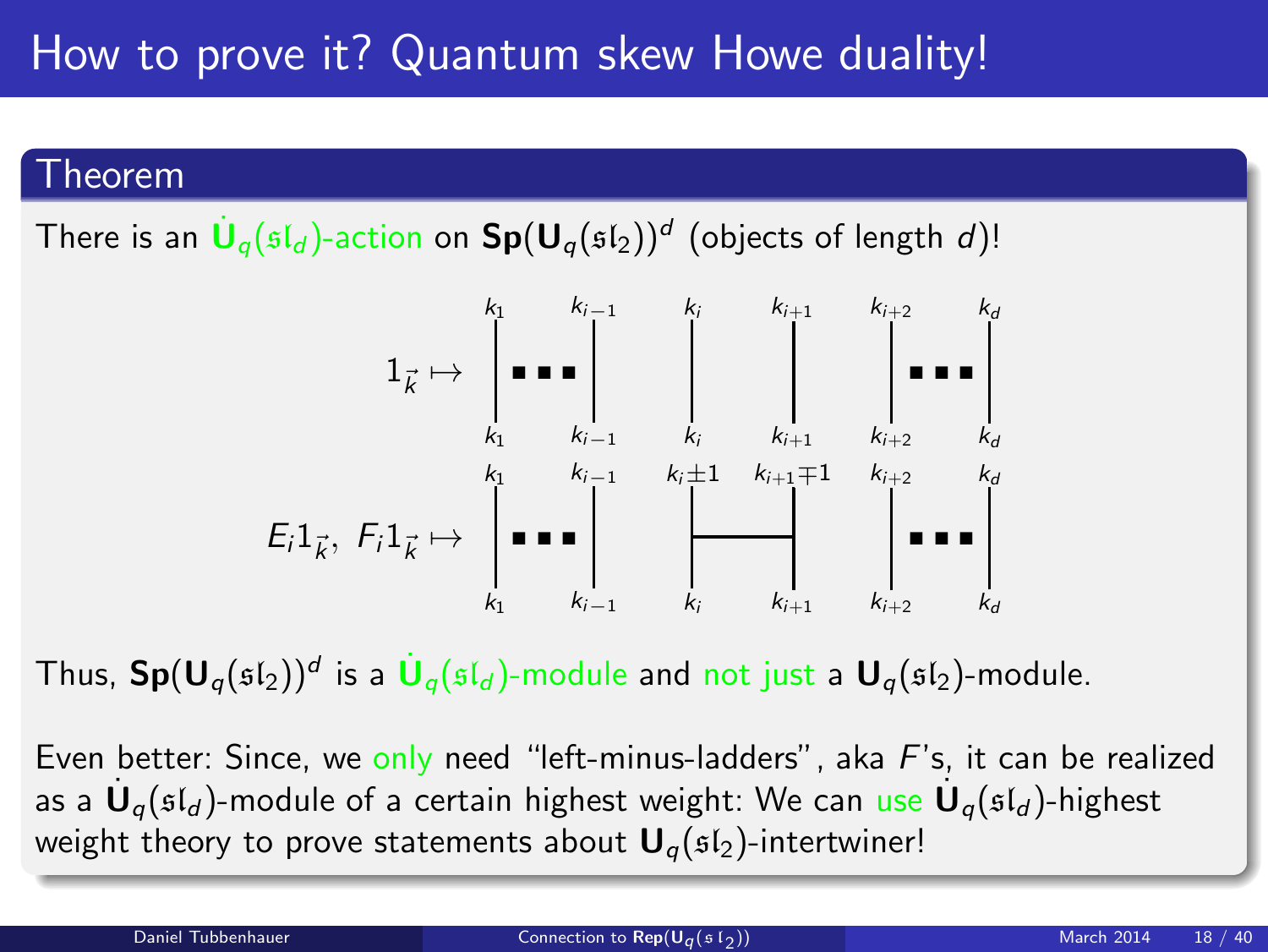## Tangles to  $s1$ -webs

Consider a diagram of an oriented tangle. Its components can be colored with colors  $k \in \{0, \ldots, n\}$ . These colors correspond to the fundamental  ${\mathsf U}_q(\mathfrak{sl}_n)$ -representations  $\Lambda^k\bar{\mathbb Q}^n$ . Straightening it into a Morse position.

Let  $b\leq$   $a$ . Define an  $\bm{\mathsf{U}}_q(\mathfrak{sl}_2)$ -intertwiner  $\Lambda^a\bar{\mathbb{Q}}^n\otimes\Lambda^b\bar{\mathbb{Q}}^n\to\Lambda^b\bar{\mathbb{Q}}^n\otimes\Lambda^a\bar{\mathbb{Q}}^n$  as follows.

<span id="page-18-0"></span>

"Morally" (up to some signs, shifts, re-orientations) the same for  $a < b$  and  $\mathbb{N}$ .

The polynomial  $P_2(T_D)$  is the sum of the local replacements  $f_s$  of the crossings.

Thus, since closed  $\mathfrak{sl}_2$ -webs are intertwiner  $\bar{\mathbb{Q}}\to\bar{\mathbb{Q}}$ , aka polynomials in  $\mathbb{Z}[q,q^{-1}]$ , the tangle invariant is a polynomial  $P_2(\cdot) \in \mathbb{Z}[q,q^{-1}].$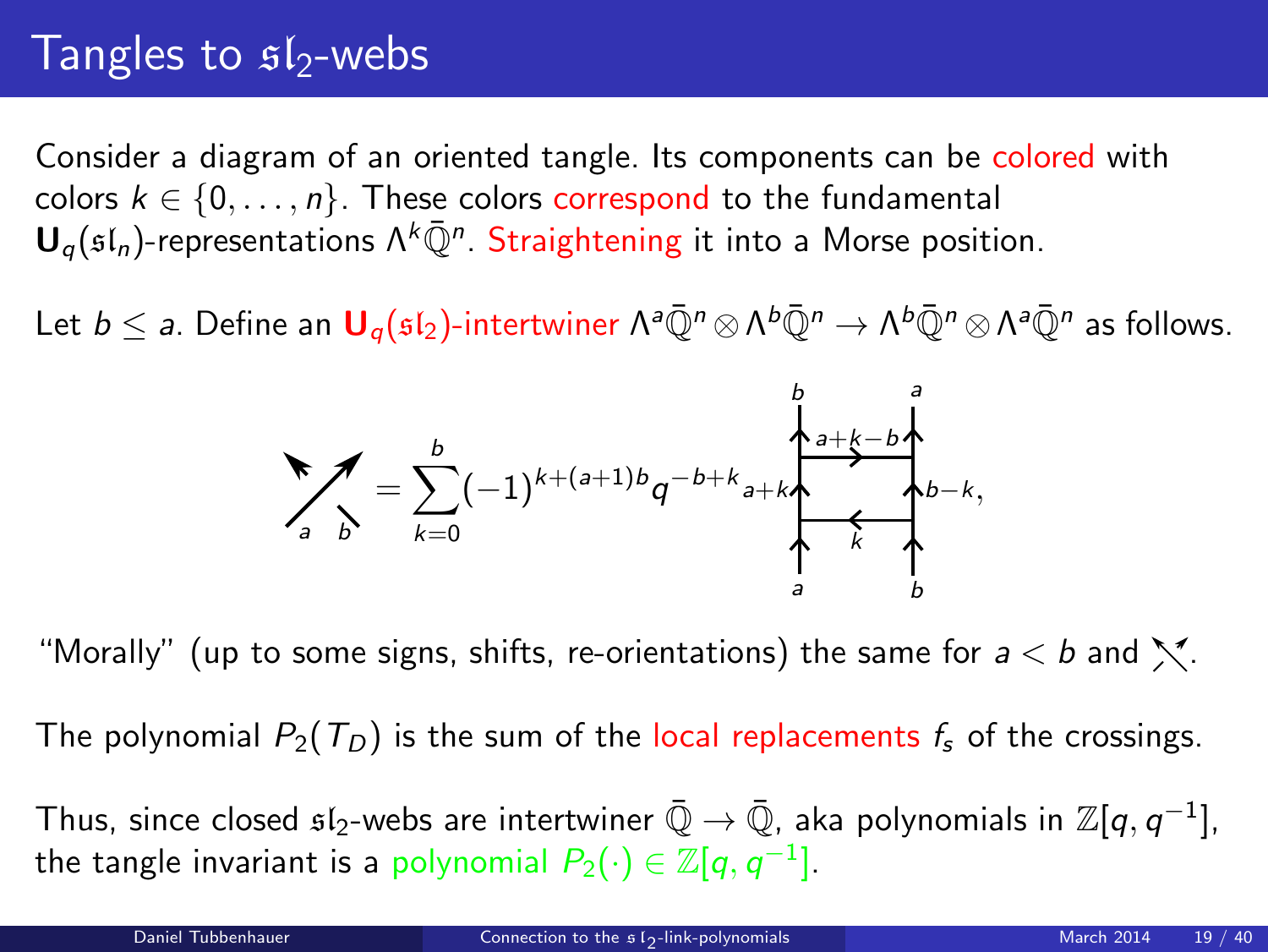## Exempli gratia: Hopf link for  $sI_2$



 $f_{10}(\mathsf{Hopf})$ :  $\Lambda^2\bar{\mathbb{Q}}^2\otimes \bar{\mathbb{Q}}\otimes \Lambda^2\bar{\mathbb{Q}}^2\otimes \bar{\mathbb{Q}}\to \bar{\mathbb{Q}}\otimes \bar{\mathbb{Q}}\otimes \Lambda^2\bar{\mathbb{Q}}^2\otimes \Lambda^2\bar{\mathbb{Q}}^2$  is an intertwiner.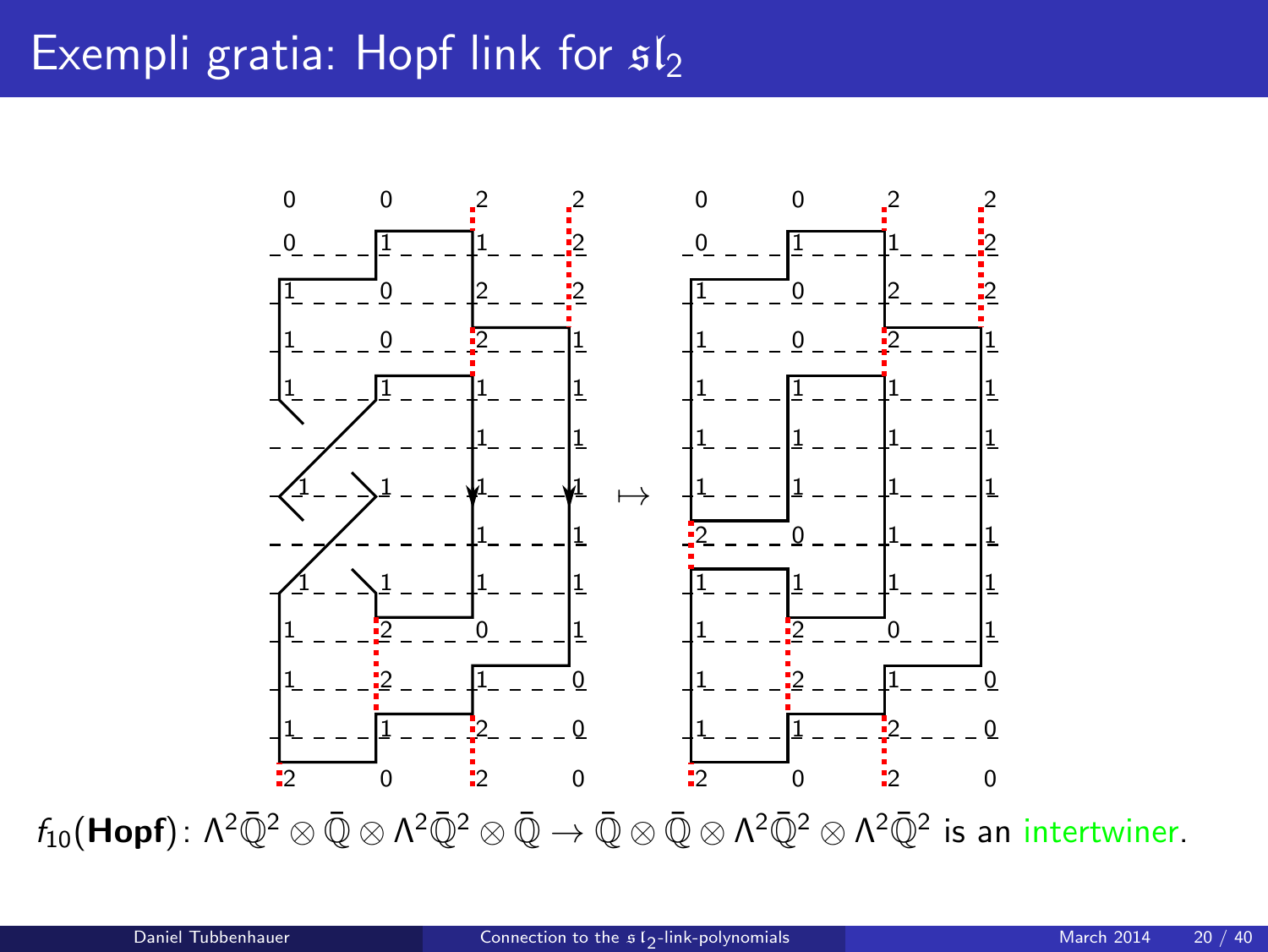## Quantum skew Howe duality helps



Recall that we have an  $\dot{\textbf U}_q(\mathfrak{sl}_d)$ -action on  $\textbf{Sp}(\textbf U_q(\mathfrak{sl}_2))^d$ . In the example above

$$
f_{10}(\text{Hopf}) = F_2F_1F_3F_2F_1E_1F_2F_3F_2F_1F_2^{(2)}\nu_{2200}.
$$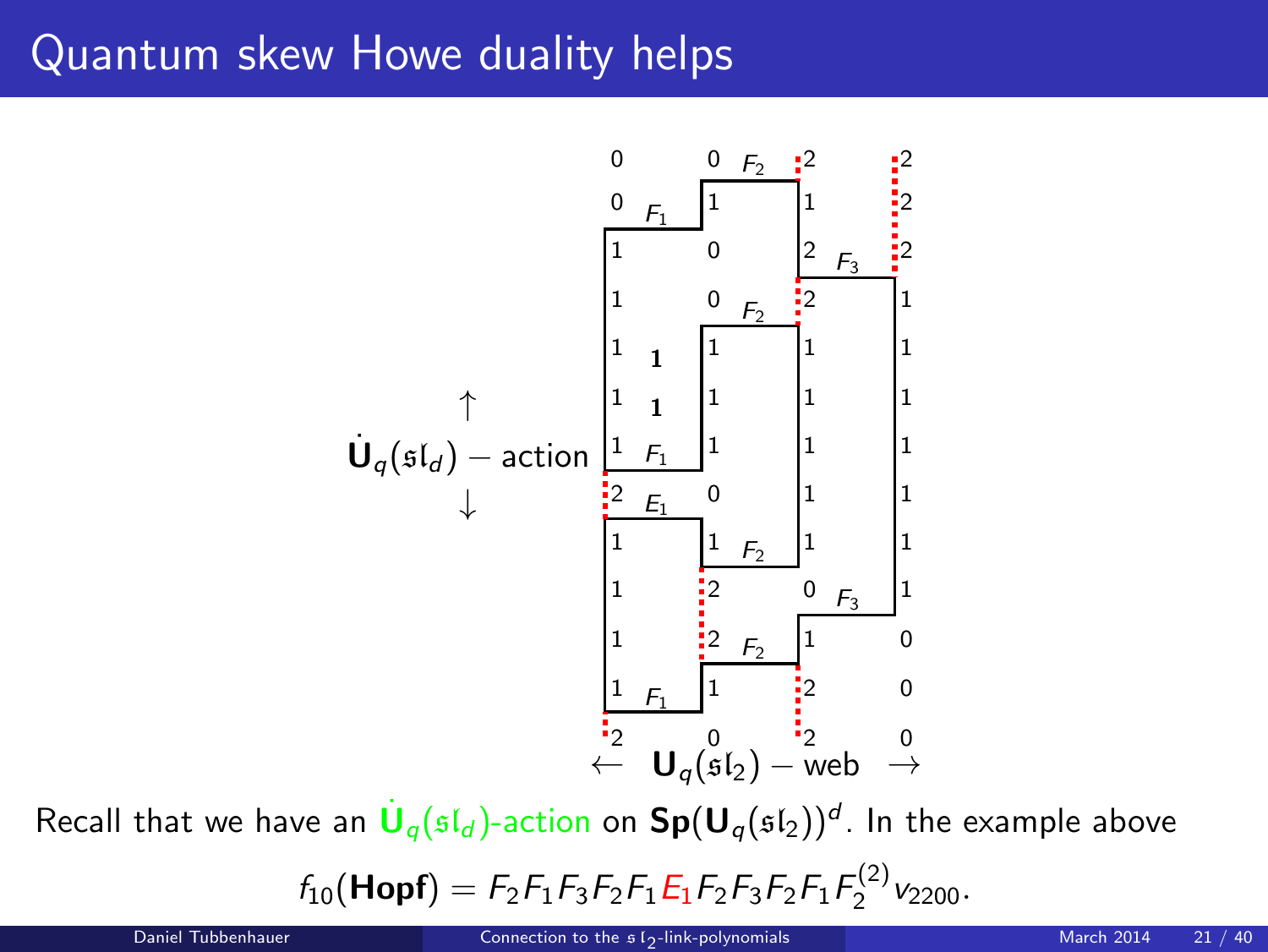#### The lower part  $\dot{\mathsf{U}}_q^ \frac{1}{q}(\mathfrak{sl}_d)$  suffices!



A crucial observation: We need only F's!

 $f_{10}$ (Hopf) =  $F_4^{(2)}F_4F_3F_5F_4F_2F_3F_2F_1F_4F_3F_2F_5F_4F_3F_2F_1F_4^{(2)}F_3^{(2)}F_2^{(2)}v_{220000}$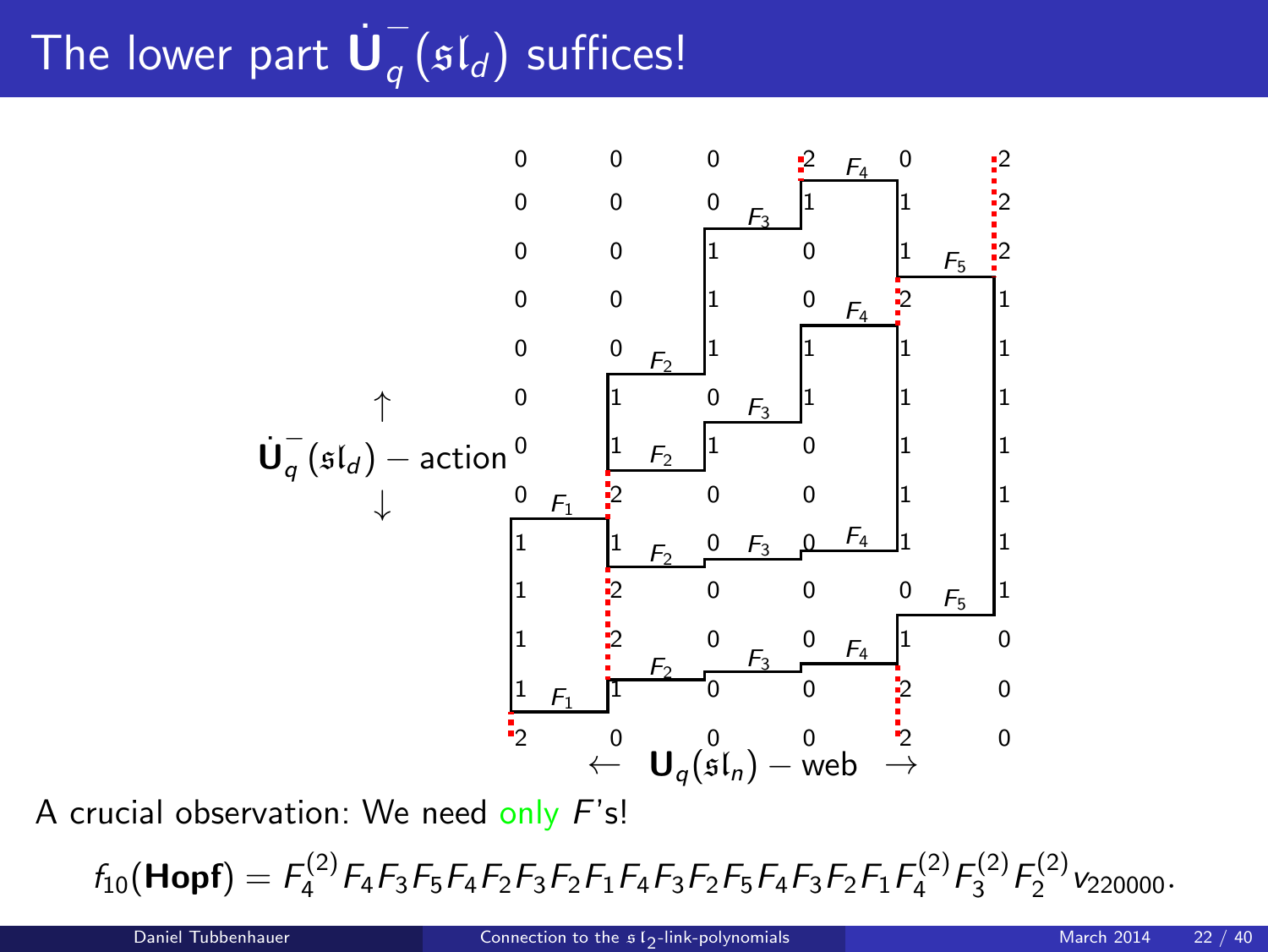Let us summarize the connection between (colored)  $f_n$ -polynomials and the  $\dot{\mathbf{U}}_q(\mathfrak{sl}_d)$ - $\mathbf{U}_q(\mathfrak{sl}_n)$ -skew Howe duality.

- ${\mathbf U}_q(\mathfrak{sl}_n)$ -intertwiner are vectors in  $\dot{{\mathbf U}}_q(\mathfrak{sl}_d)$ -weight spaces.
- Only F's: The space of invariant  $\mathbf{U}_q(\mathfrak{sl}_n)$ -tensors is a  $\dot{\mathbf{U}}_q(\mathfrak{sl}_d)$ -representation of some highest weight  $v_h$  and  $\dot{\mathsf{U}}_q^ \frac{1}{q}$  (sl<sub>d</sub>) suffices.
- Conclusion: The (colored)  $\mathfrak{sl}_n$ -polynomials  $P_n(\cdot)$  are instances of highest  $\dot{\mathsf{U}}_q(\mathfrak{sl}_d)$ -weight representation theory!
- **If**  $L_D$  is a link diagram, then  $P_n(L_D)$  is obtained by jumping via F's from a highest  $\dot{\mathbf U}_q(\mathfrak{sl}_d)$ -weight  $v_h$  to a lowest  $\dot{\mathbf U}_q(\mathfrak{sl}_d)$ -weight  $v_l!$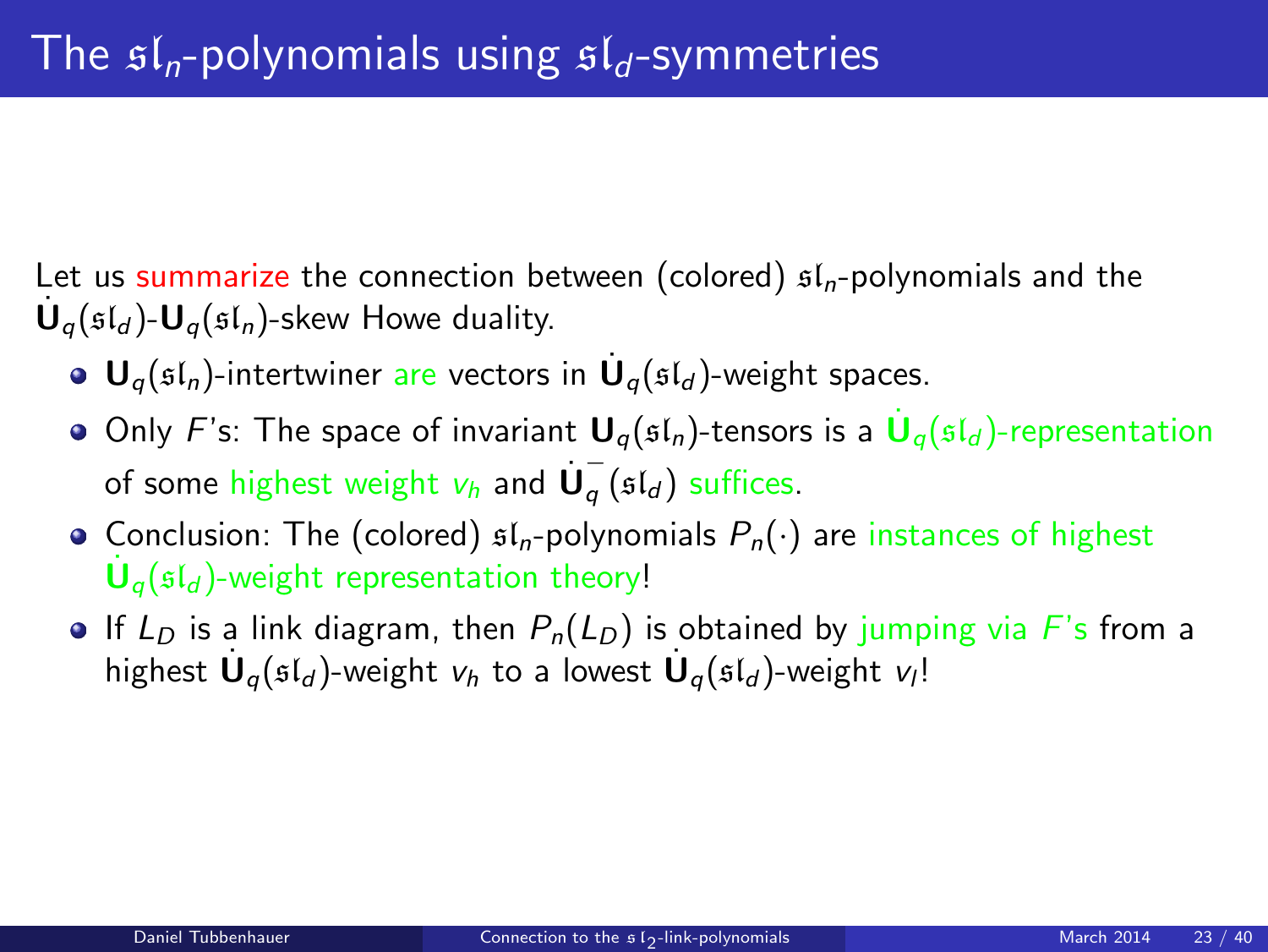### Let's categorify everything!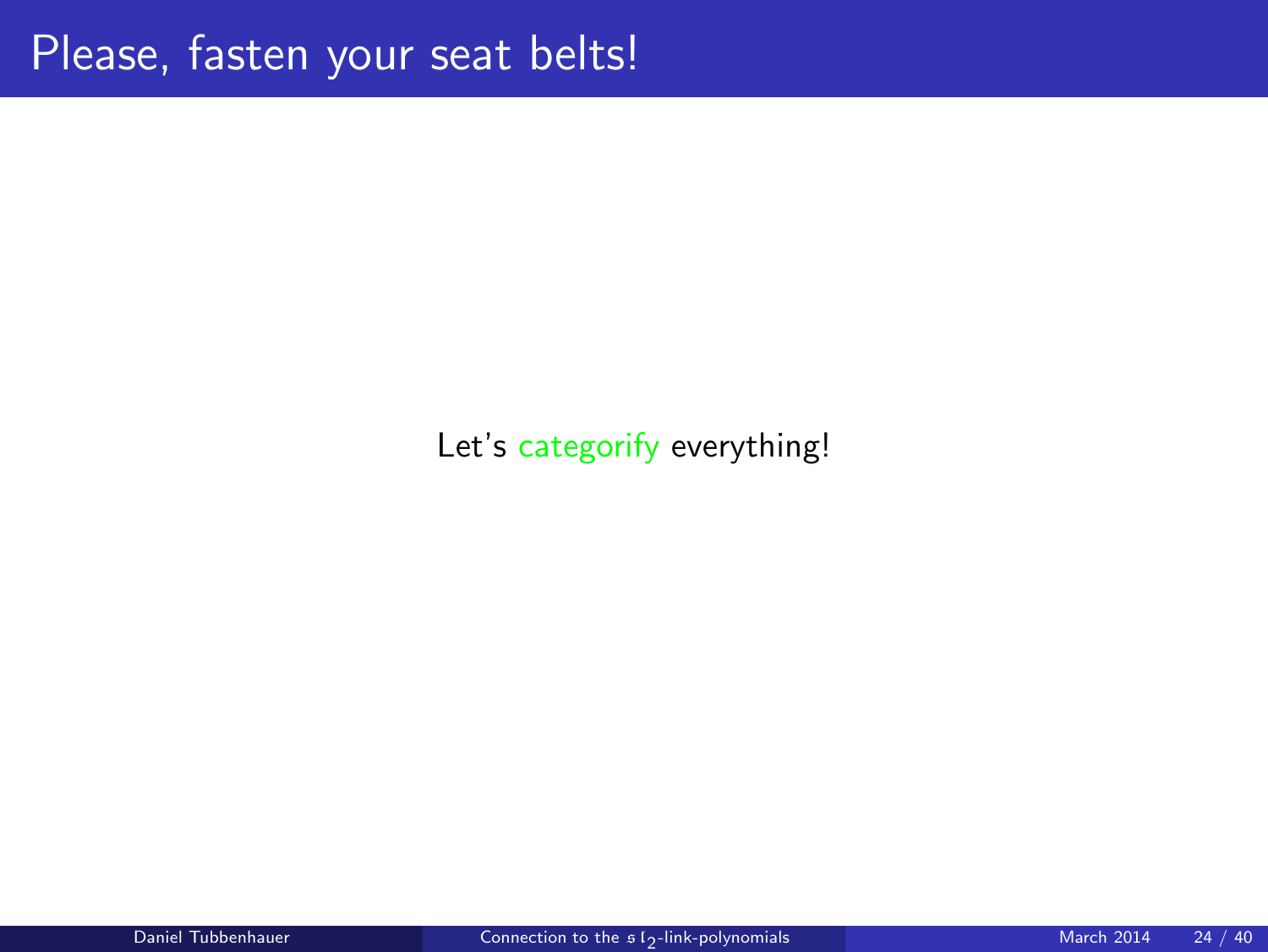## $s/2$ -foams: Natural transformations between  $s/2$ -webs

A  $sI_2$ -pre-foam is a cobordism between two  $sI_2$ -webs. Composition consists of placing one  $f_2$ -pre-foam on top of the other. The following are called the saddle up and down respectively.



They have dots that can move freely about the facet on which they belong. Define the  $q$ −degree of a  $f_2$ -foam F with d dots and b boundary components as

<span id="page-24-0"></span>
$$
\mathrm{qdeg}(F)=-\chi(F)+2d+\frac{b}{2}.
$$

A  $sI_2$ -foam is a formal  $\overline{Q}$ -linear combination of isotopy classes of  $sI_2$ -pre-foams modulo the following (degree preserving!) relations.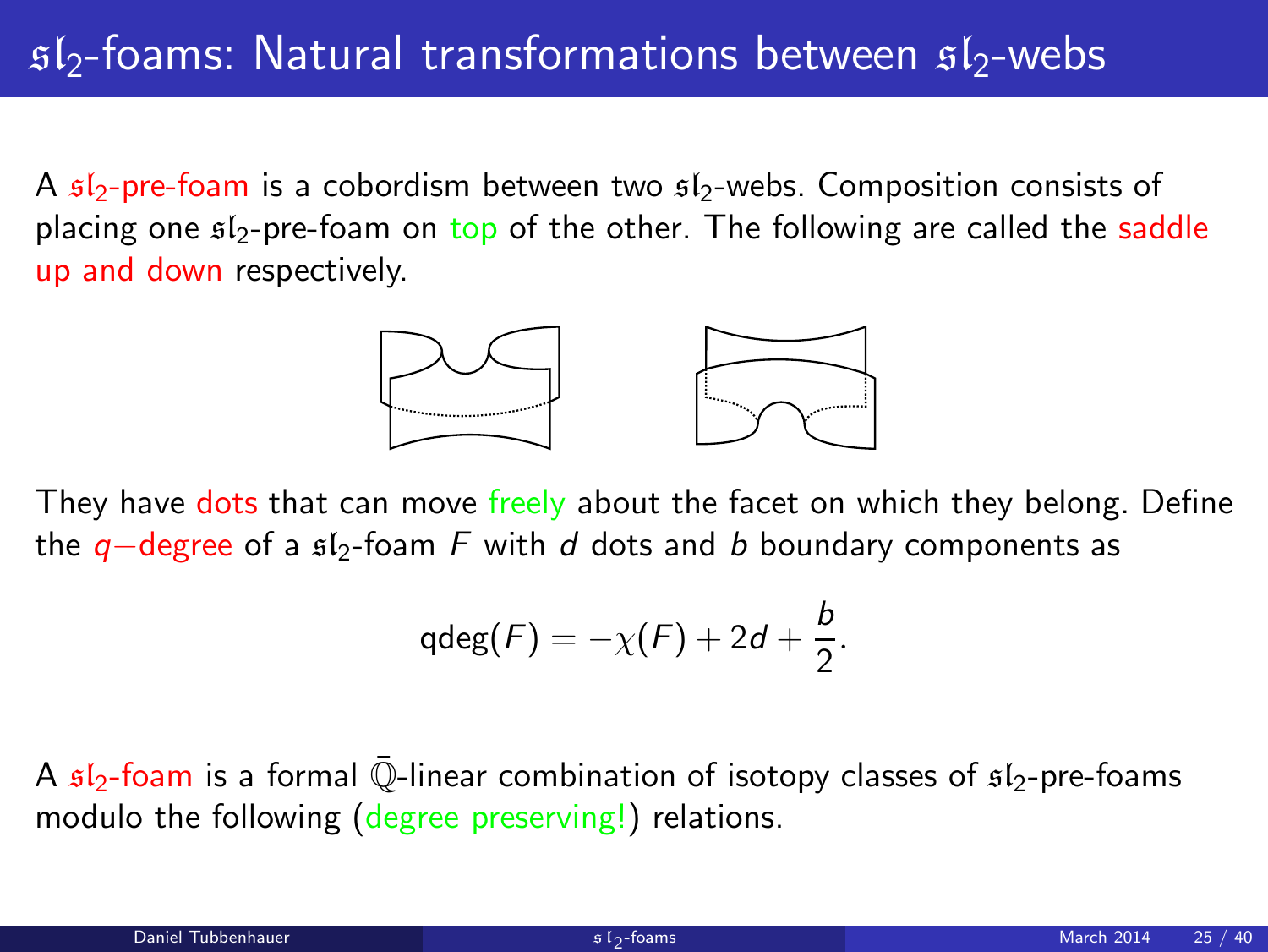## The  $sI_2$ -foam relations  $\ell = (2D, NC, S)$

$$
\begin{array}{ccc}\n\overline{\phantom{0}} & \overline{\phantom{0}} & \overline{\phantom{0}} & \overline{\phantom{0}} \\
\overline{\phantom{0}} & \overline{\phantom{0}} & \overline{\phantom{0}} & \overline{\phantom{0}} \\
\overline{\phantom{0}} & \overline{\phantom{0}} & \overline{\phantom{0}} & \overline{\phantom{0}} \\
\overline{\phantom{0}} & \overline{\phantom{0}} & \overline{\phantom{0}} & \overline{\phantom{0}} \\
\overline{\phantom{0}} & \overline{\phantom{0}} & \overline{\phantom{0}} & \overline{\phantom{0}} \\
\overline{\phantom{0}} & \overline{\phantom{0}} & \overline{\phantom{0}} & \overline{\phantom{0}} \\
\overline{\phantom{0}} & \overline{\phantom{0}} & \overline{\phantom{0}} & \overline{\phantom{0}} & \overline{\phantom{0}} \\
\overline{\phantom{0}} & \overline{\phantom{0}} & \overline{\phantom{0}} & \overline{\phantom{0}} & \overline{\phantom{0}} \\
\overline{\phantom{0}} & \overline{\phantom{0}} & \overline{\phantom{0}} & \overline{\phantom{0}} & \overline{\phantom{0}} & \overline{\phantom{0}} \\
\overline{\phantom{0}} & \overline{\phantom{0}} & \overline{\phantom{0}} & \overline{\phantom{0}} & \overline{\phantom{0}} & \overline{\phantom{0}} \\
\overline{\phantom{0}} & \overline{\phantom{0}} & \overline{\phantom{0}} & \overline{\phantom{0}} & \overline{\phantom{0}} & \overline{\phantom{0}} & \overline{\phantom{0}} \\
\overline{\phantom{0}} & \overline{\phantom{0}} & \overline{\phantom{0}} & \overline{\phantom{0}} & \overline{\phantom{0}} & \overline{\phantom{0}} & \overline{\phantom{0}} & \overline{\phantom{0}} & \overline{\phantom{0}} & \overline{\phantom{0}} & \overline{\phantom{0}} & \overline{\phantom{0}} & \overline{\phantom{0}} & \overline{\phantom{0}} & \overline{\phantom{0}} & \overline{\phantom{0}} & \overline{\phantom{0}} & \overline{\phantom{0}} & \overline{\phantom{0}} & \overline{\phantom{0}} & \overline{\phantom{0}} & \overline{\phantom{0}} & \over
$$

The relations  $\ell = (2D, NC, S)$  suffice to evaluate  $sI_2$ -foam without boundary!

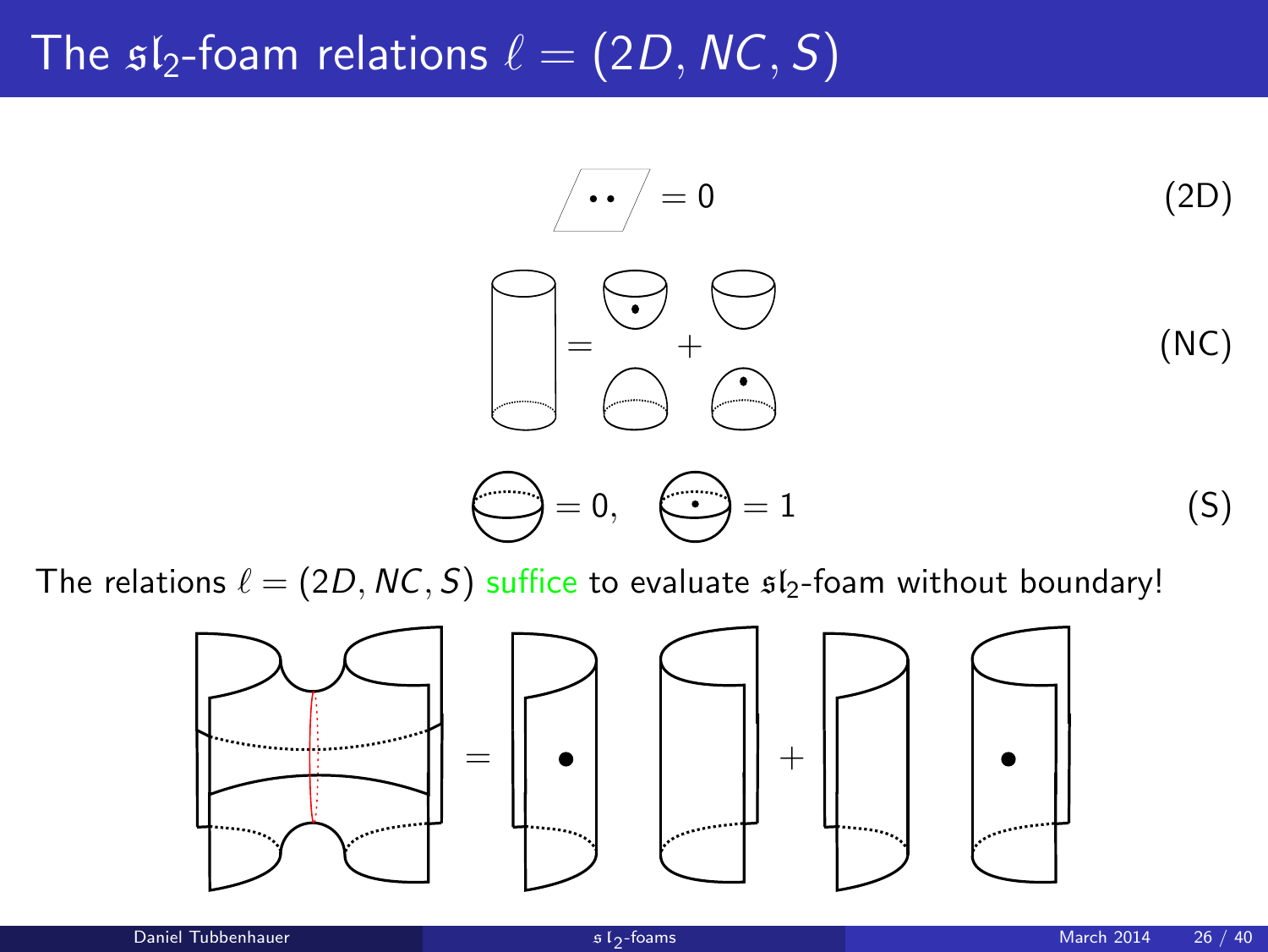**Foam**<sub>2</sub> is the  $\mathbb{Z}$ -graded 2-category of  $s/2$ -foams consisting of:

- The objects are sequences of points in the interval [0, 1].
- The 1-cells are formal direct sums of  $\mathbb{Z}$ -graded  $\mathfrak{sl}_2$ -webs with boundary corresponding to the sequences of points for the source and target.
- $\bullet$  The 2-cells are formal matrices of  $\overline{\mathbb{Q}}$ -linear combinations of degree-zero dotted  $sI_2$ -foams modulo isotopy and  $sI_2$ -foam relations.
- Vertical composition ○<sub>v</sub> is stacking on top of each other and horizontal composition  $\circ_h$  is stacking next to each other. We write  $\hom_{\mathsf{Foam}_2}(u, v) = \hom(u, v).$

The  $\mathfrak{sl}_2$ -foam homology of a closed  $\mathfrak{sl}_2$ -web  $w : \emptyset \to \emptyset$  is defined by

$$
\mathcal{F}(w) = \text{hom}_{\text{Foam}_2}(\emptyset, w) = \text{hom}(\emptyset, w).
$$

 $\mathcal{F}(w)$  is a Z-graded,  $\overline{\mathbb{Q}}$ -vector space.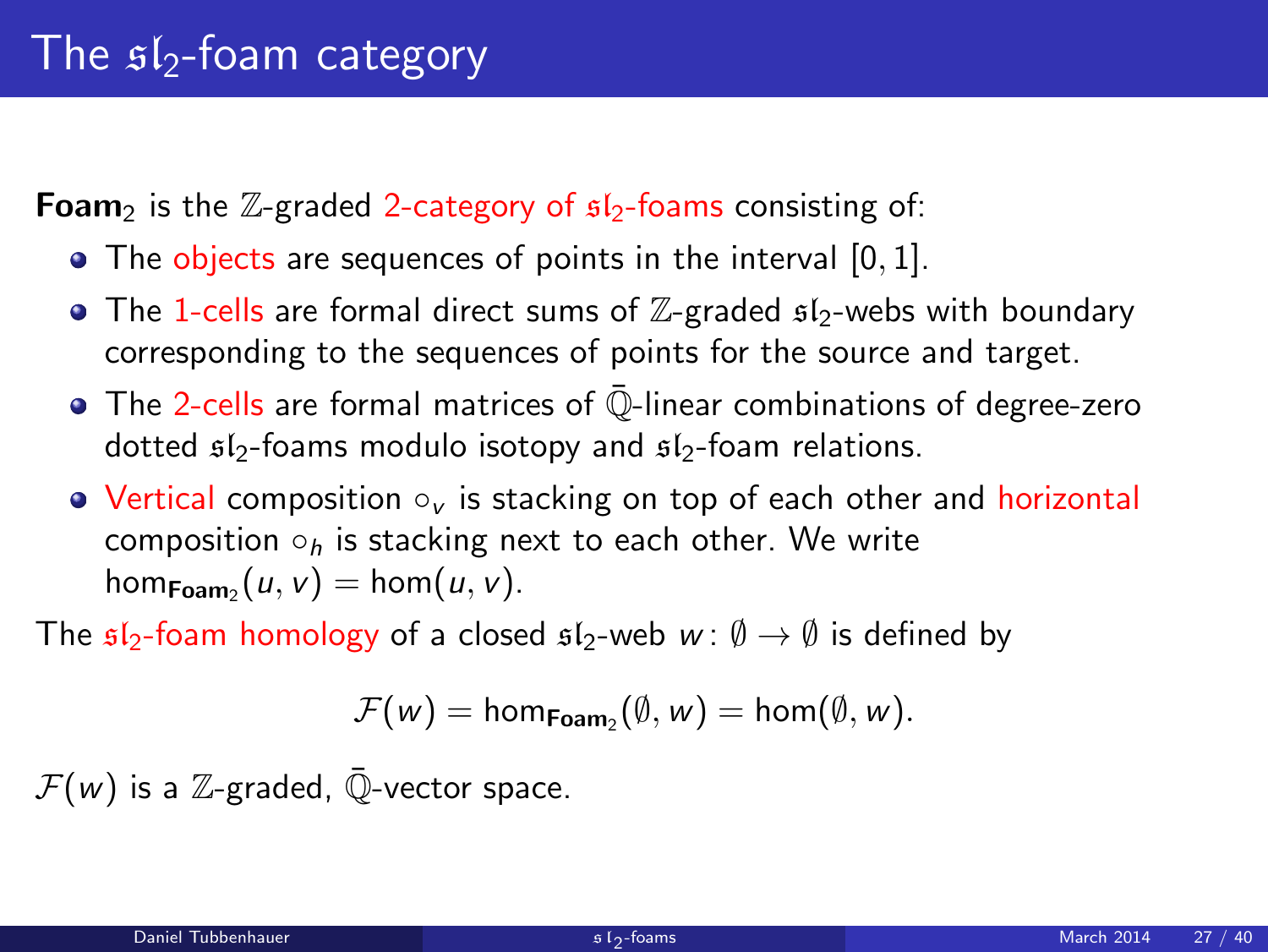# Exempli gratia

### Example

#### A saddles are 2-morphisms



Vertical composition gives a non-trivial "natural transformation" in hom $(\leq, \leq)!$ 

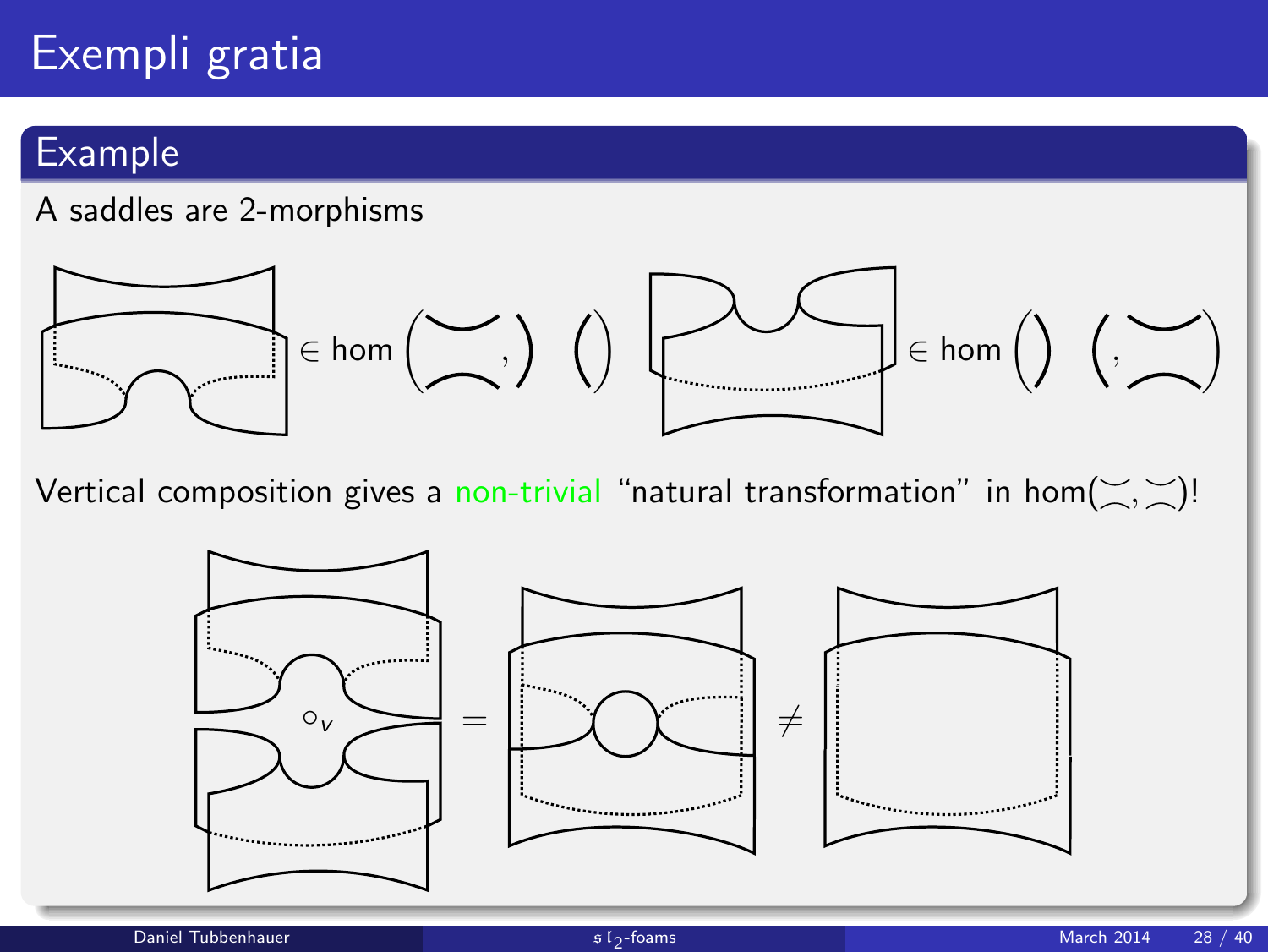# $Right$  s<sub> $1$ </sub>-foams: Sloppy version

Instead of giving the formal definition of the rigid  $sI_2$ -foam category **Foam**<sub>2</sub> let me just give some examples.

 $\bullet$  The rigid versions of the  $512$ -foams are locally generated by



where facet get the numbers of their incident edges. Facets labeled 0 are removed, facets labeled 1 really exists and facet labeled 2 are pictured using leashes as boundary (but they exist). Thus, these will be singular surfaces!

- The singular surfaces above are called identities and singular saddles.
- Facets with label 1 are allowed to carry dots. Dots move freely on a facet but are not allowed to cross singular lines.
- There are some relations and the 2-category is graded by a slight rearrangement of the geometrical Euler characteristic.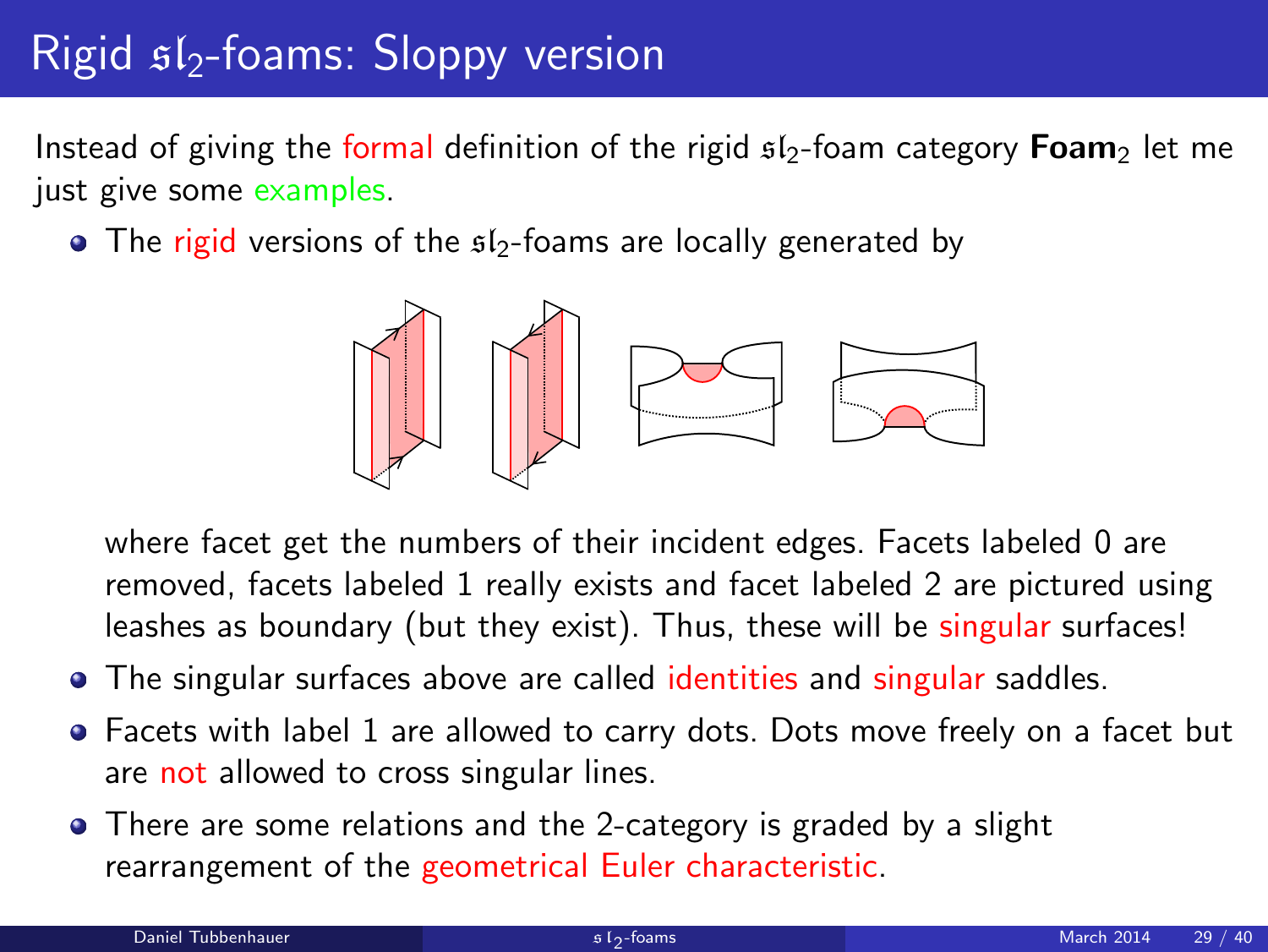

This is how it should be: There is an  $\dot{\textbf U}_q(\mathfrak{sl}_d)$ -action on the  $\mathfrak{sl}_n$ -web spaces (for us it was mostly the case  $n = 2$ ). Moreover, suitable module categories over diagrammatic algebras called the  $\mathfrak{sl}_n$ -web algebras  $H_n(\vec{k})$  categorify these spaces.

On the left side: There is Khovanov-Lauda's categorification of  $\dot{\mathsf{U}}_q(\mathfrak{sl}_d)$  denoted by  $\mathcal{U}(\mathfrak{sl}_d)$  (which I very shortly recall here).

<span id="page-29-0"></span>Conclusion: There should be a 2-action of  $\mathcal{U}(\mathfrak{sl}_d)$  on the top right!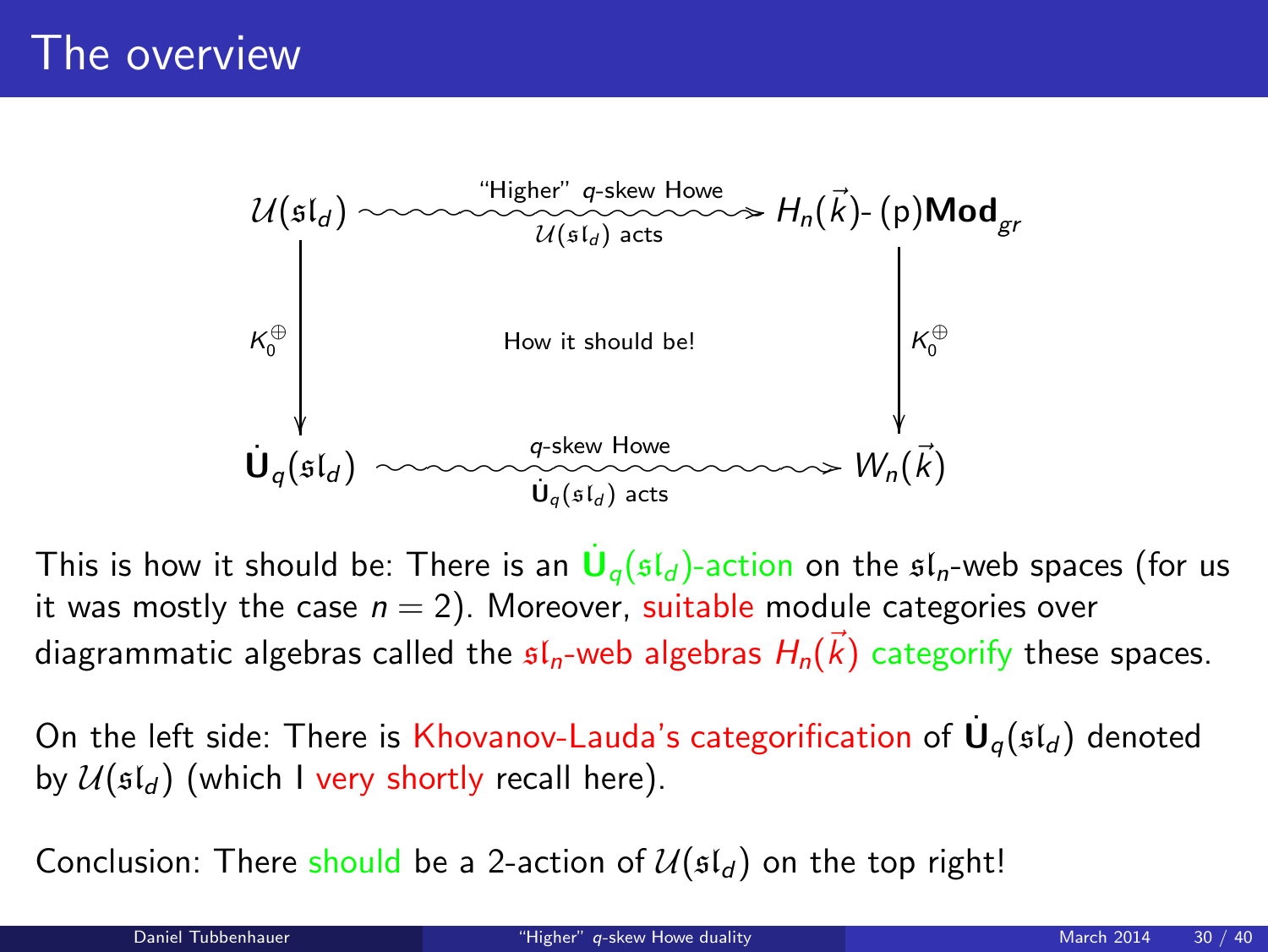### Idea(Khovanov-Lauda)

The algebra  $\dot{\mathsf{U}}_q(\mathfrak{sl}_d)$  has a basis with surprisingly nice behaviour, e.g. positive structure coefficients. Thus, there should be a categorification of  $\dot{\mathsf{U}}_q(\mathfrak{sl}_d)$  pulling the strings from the background!

### Definition(Khovanov-Lauda 2008)

The 2-category  $U(\mathfrak{sl}_d)$  is defined by (everything suitably Z-graded and  $\overline{\mathbb{Q}}$ -linear):

- The objects in  $\mathcal{U}(\mathfrak{sl}_d)$  are the weights  $\vec{k} \in \mathbb{Z}^{d-1}.$
- The 1-morphisms are finite formal sums of the form  $\mathcal{E}_{\bm i} \bm 1_{\vec k} \{ t \}$  and  $\mathcal{F}_{\bm i} \bm 1_{\vec k} \{ t \}.$
- 2-cells are graded, Q-vector spaces generated by compositions of diagrams (additional ones with reversed arrows) as illustrated below plus relations.

$$
\vec{k}-\alpha_i\sqrt{\vec{k}}\qquad \vec{k}-\alpha_i\sqrt{\vec{k}}\qquad \qquad \overrightarrow{k}
$$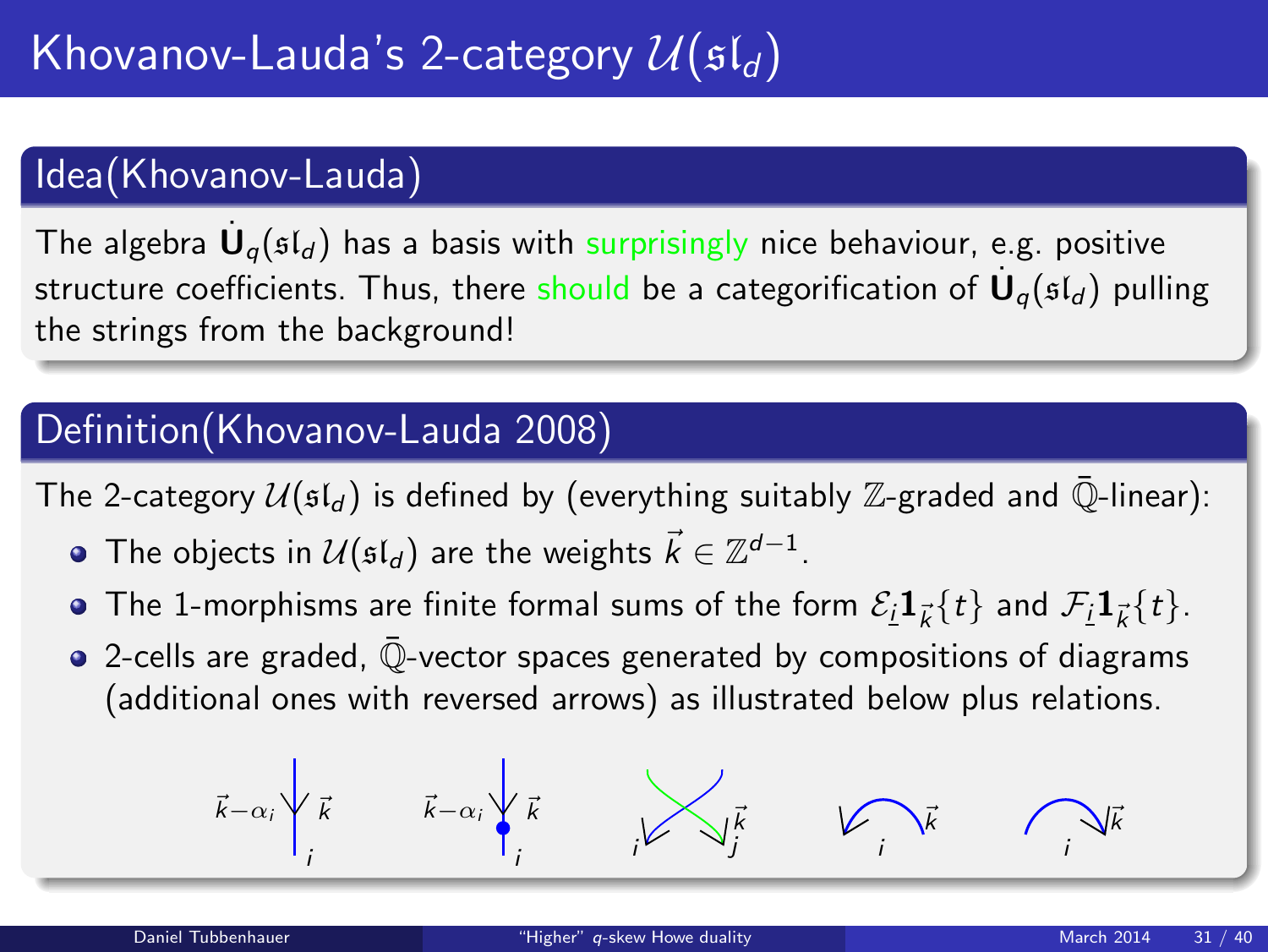## $s1<sub>2</sub>$ -foamation (0-cells and 1-cells as before)

On 2-cells: We define



And some others (that are not important today).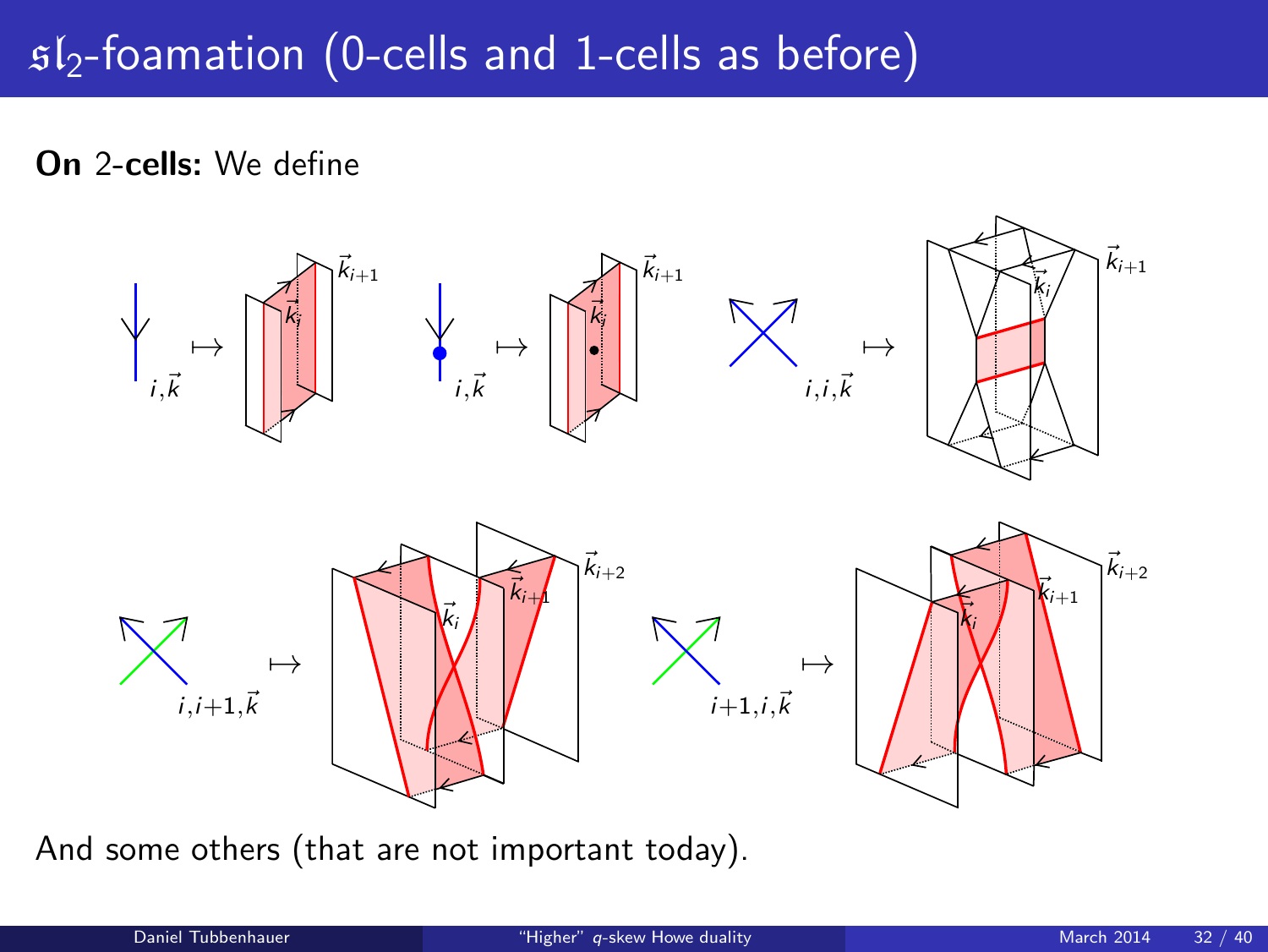# Everything fits

#### Theorem

The 2-functor  $\Psi\colon\mathcal{U}(\mathfrak{sl}_d)\to\mathcal{W}^{(\bm{\rho})}_{(2^\ell)}$  categorifies  $\bm{q}$ -skew Howe duality. Thus the  $\mathfrak{sl}_n$ -link homology as an instance of categorified highest weight theory of  $\dot{\mathsf{U}}_q(\mathfrak{sl}_d)$ .

### Example without labels (One has to check well-definedness!)

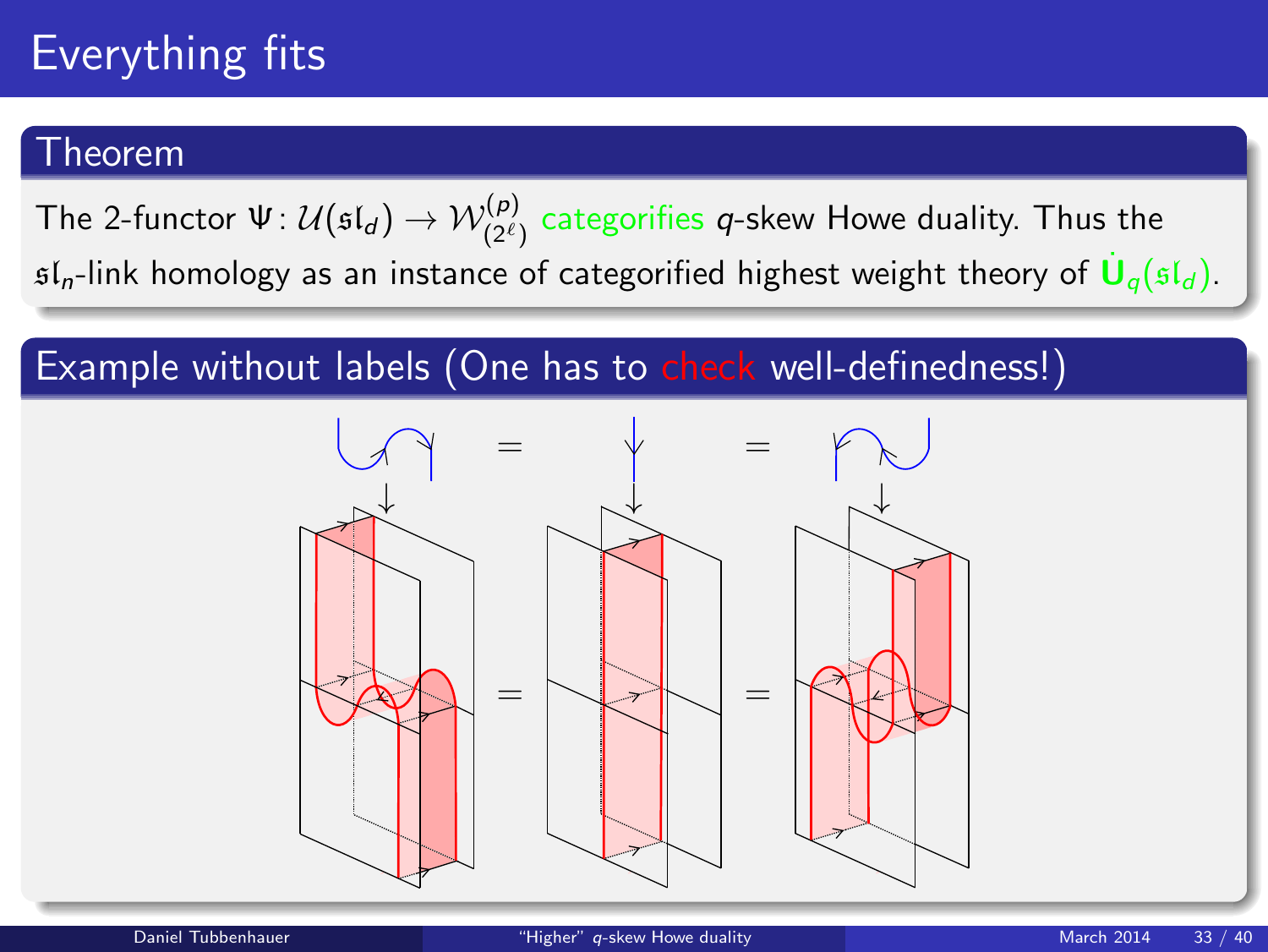## Khovanov's categorification of the Jones polynomial

Recall the rules for the Jones polynomial.

- $\langle \emptyset \rangle = 1$  (normalization).
- $\langle \rangle \langle \rangle = \langle \rangle$   $\langle \rangle q \langle \rangle \rangle$  (recursion step 1).
- $\bullet \langle \bigcirc \amalg L_D \rangle = [2] \cdot \langle L_D \rangle$  (recursion step 2).
- $[2]J(L_D) = (-1)^{n_{-}} q^{n_{+}-2n_{-}} \langle L_D \rangle$  (Re-normalization).

### Definition/Theorem(Khovanov 1999)

Let  $L_D$  be a diagram of an oriented link. Denote by  $A = \bar{\mathbb{Q}}[X]/X^2$  the dual numbers with  $qdeg(1) = 1$  and  $qdeg(X) = -1$  - this is a Frobenius algebra with a given comultiplication  $\Delta$ . We assign to it a chain complex  $\llbracket L_D \rrbracket$  of  $\mathbb{Z}$ -graded  $\overline{\mathbb{Q}}$ -vector spaces using the categorified rules:

 $\bullet$   $\lbrack \emptyset \rbrack = 0 \rightarrow \bar{\mathbb{Q}} \rightarrow 0$  (normalization).

$$
\bullet\ \llbracket\text{\footnotesize{\times}}\rrbracket=\Gamma\left(0\rightarrow\llbracket\text{\footnotesize{\textbackslash}}\rrbracket\stackrel{d}{\rightarrow}\llbracket\text{\footnotesize{\textbackslash}}\rrbracket\rightarrow 0\right)\text{ with }d=m,\Delta\text{ (recursion step 1)}.
$$

- $\bigcirc$   $\bigcirc$  II  $L_D$  =  $A \otimes_{\overline{O}} [L_D]$  (recursion step 2).
- <span id="page-33-0"></span>• Kh( $L_D$ ) =  $\llbracket L_D \rrbracket [-n_{-}]$  { $n_{+} - 2n_{-}$ } (Re-normalization).

Then  $Kh(\cdot)$  is an invariant of oriented links whose graded Euler characteristic gives  $\chi_q(\mathbf{Kh}(L_D)) = [2]J(L_D)$ .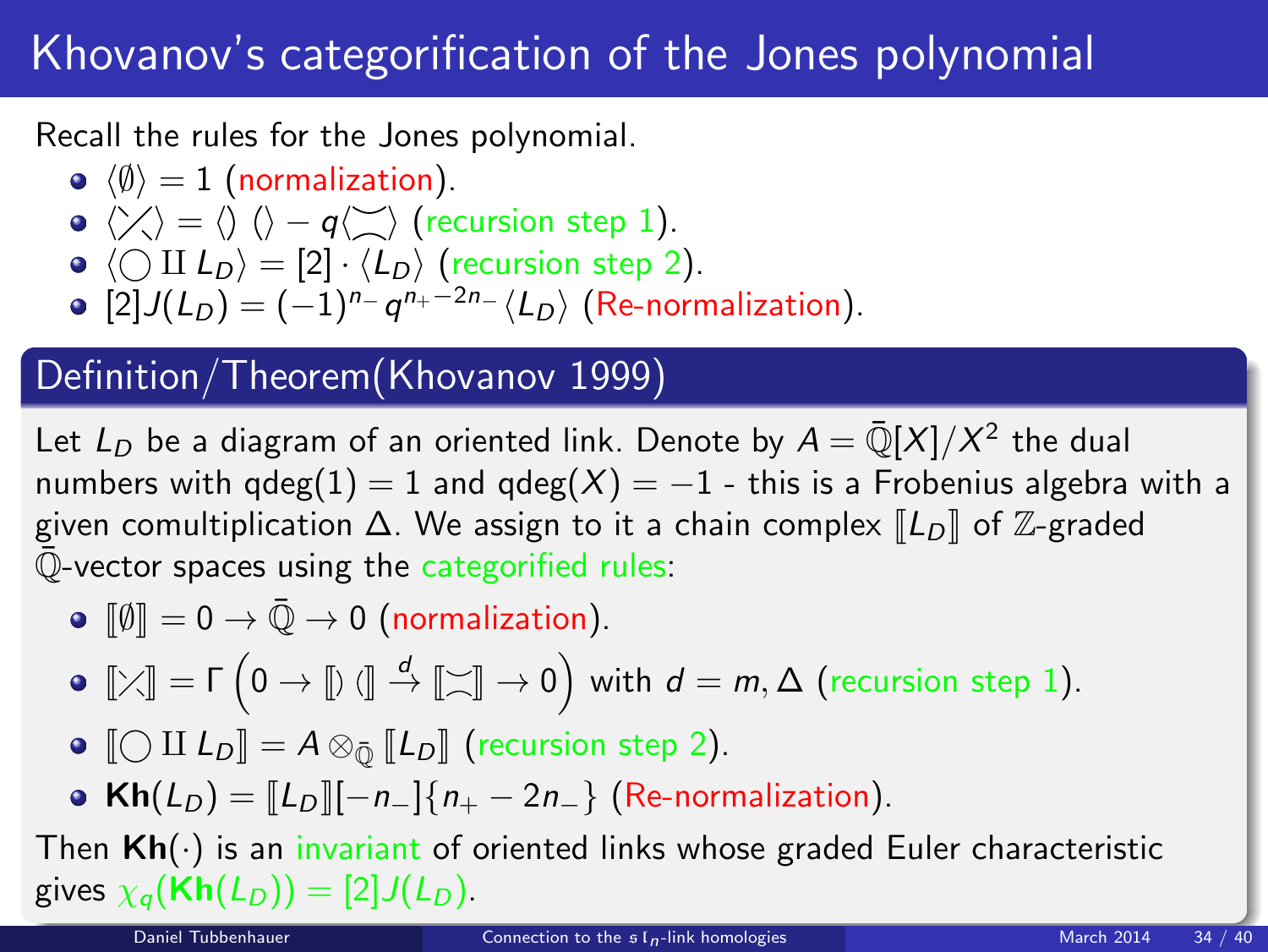## This is better than the Jones polynomial

- Khovanov's construction can be extended to a categorification of the HOMFLY-PT polynomial.
- It is functorial (in this formulation only up to a sign).
- Kronheimer and Mrowka showed that Khovanov homology detects the unknot. This is still an open question for the Jones polynomial.
- Rasmussen obtained from the homology an invariant that "knows" the slice genus and used it to give a combinatorial proof of the Milnor conjecture.
- Rasmussen also gives a way to combinatorial construct exotic  $\mathbb{R}^4$ .
- The categorification is not unique, e.g. the so-called "odd Khovanov homology" differs over  $\overline{Q}$ .
- Before I forget: It is a strictly stronger invariant.

History repeats itself: After Jones lots of other link polynomials were discovered and after Khovanov lots of other homologies of "Khovanov-type" were discovered. So we need to understand this better.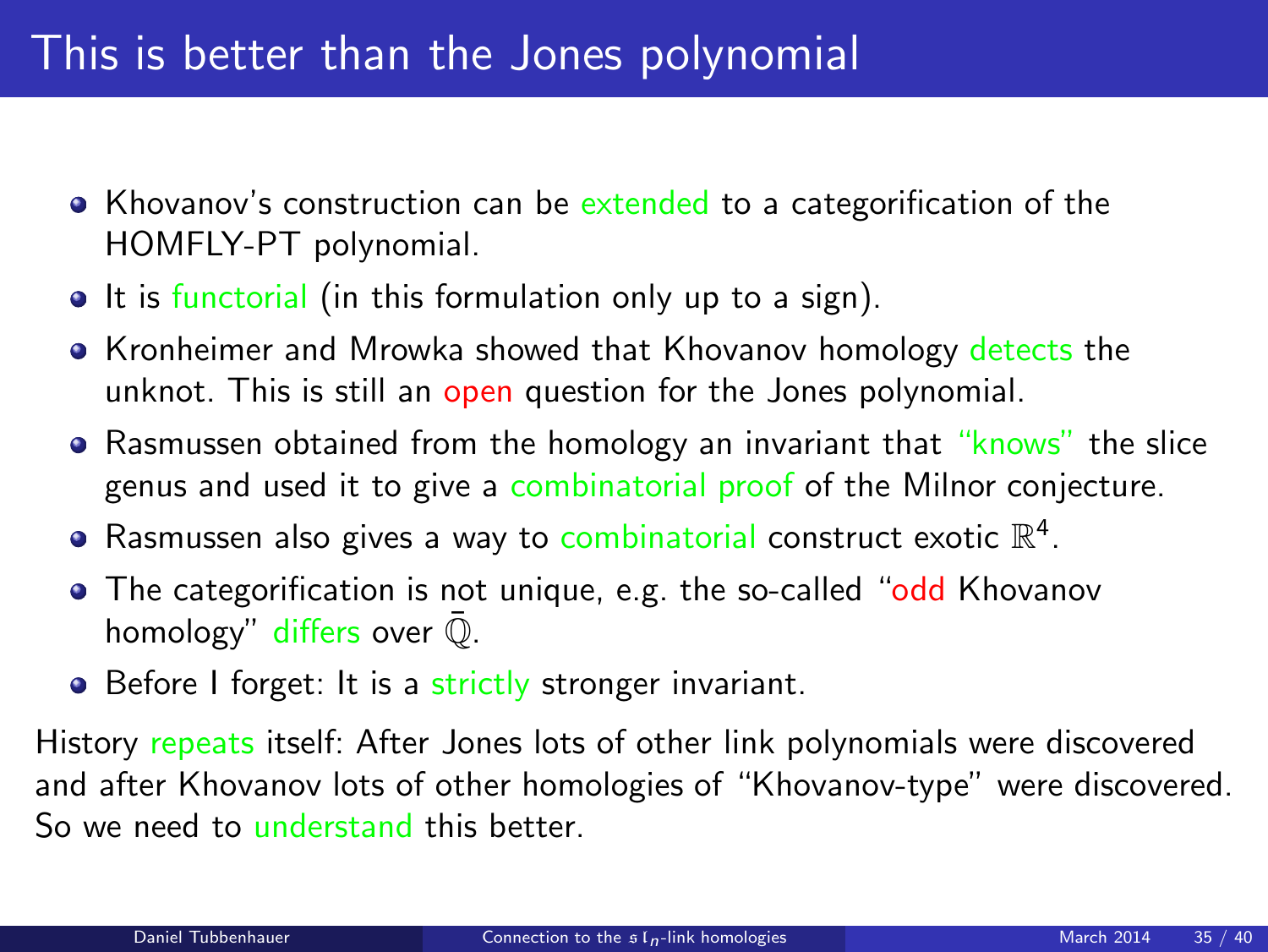## Exempli gratia - Khovanov homology using  $s_1/2$ -foams

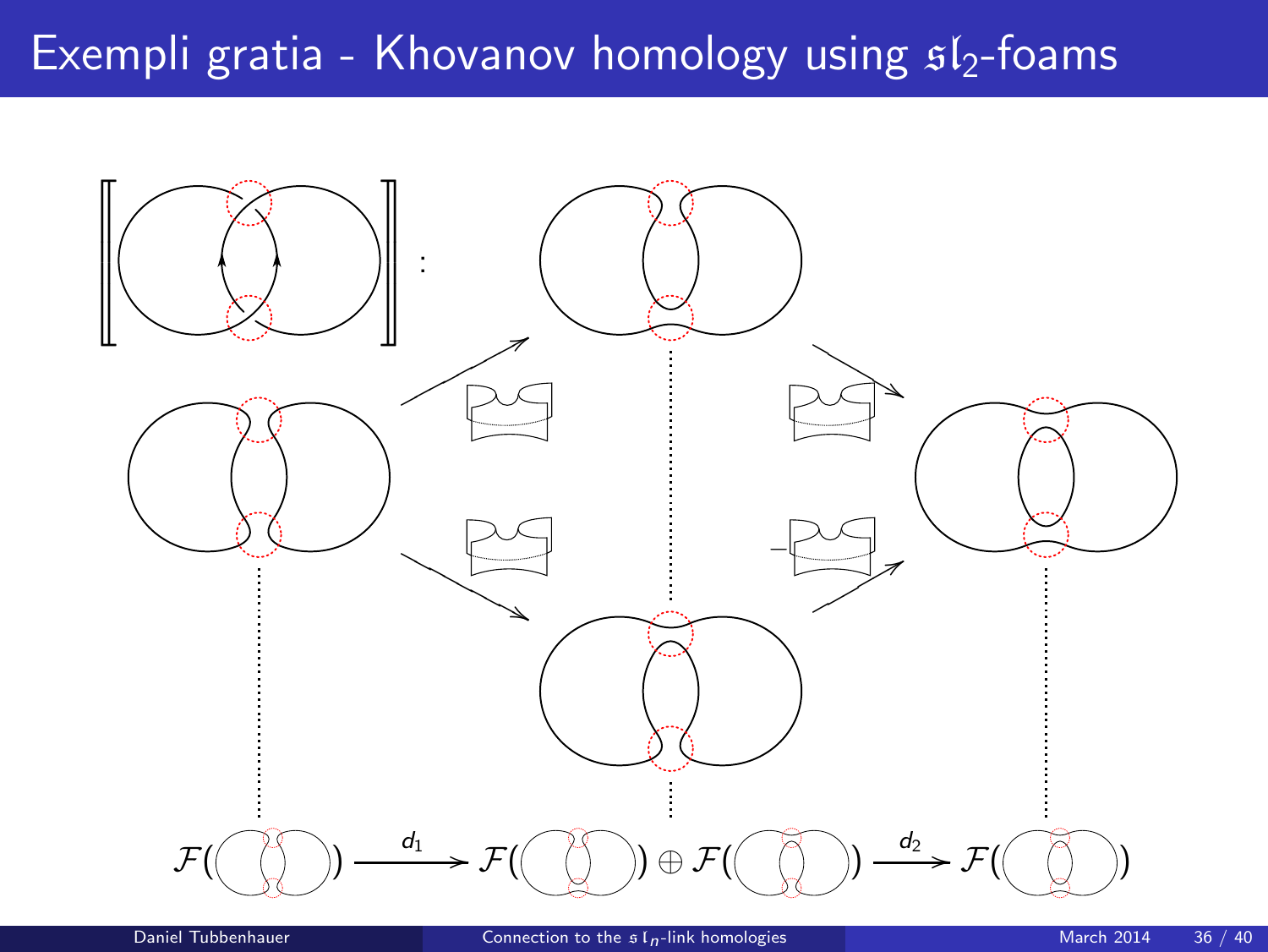## Recall: Only F's suffices!



 $F_4^{(2)}F_4F_3F_5F_4T_2T_1F_4F_3F_2F_5F_4F_3F_2F_1F_4^{(2)}F_3^{(2)}F_2^{(2)}\nu_{220000} = F_tT_2T_1F_b\nu_{220000}$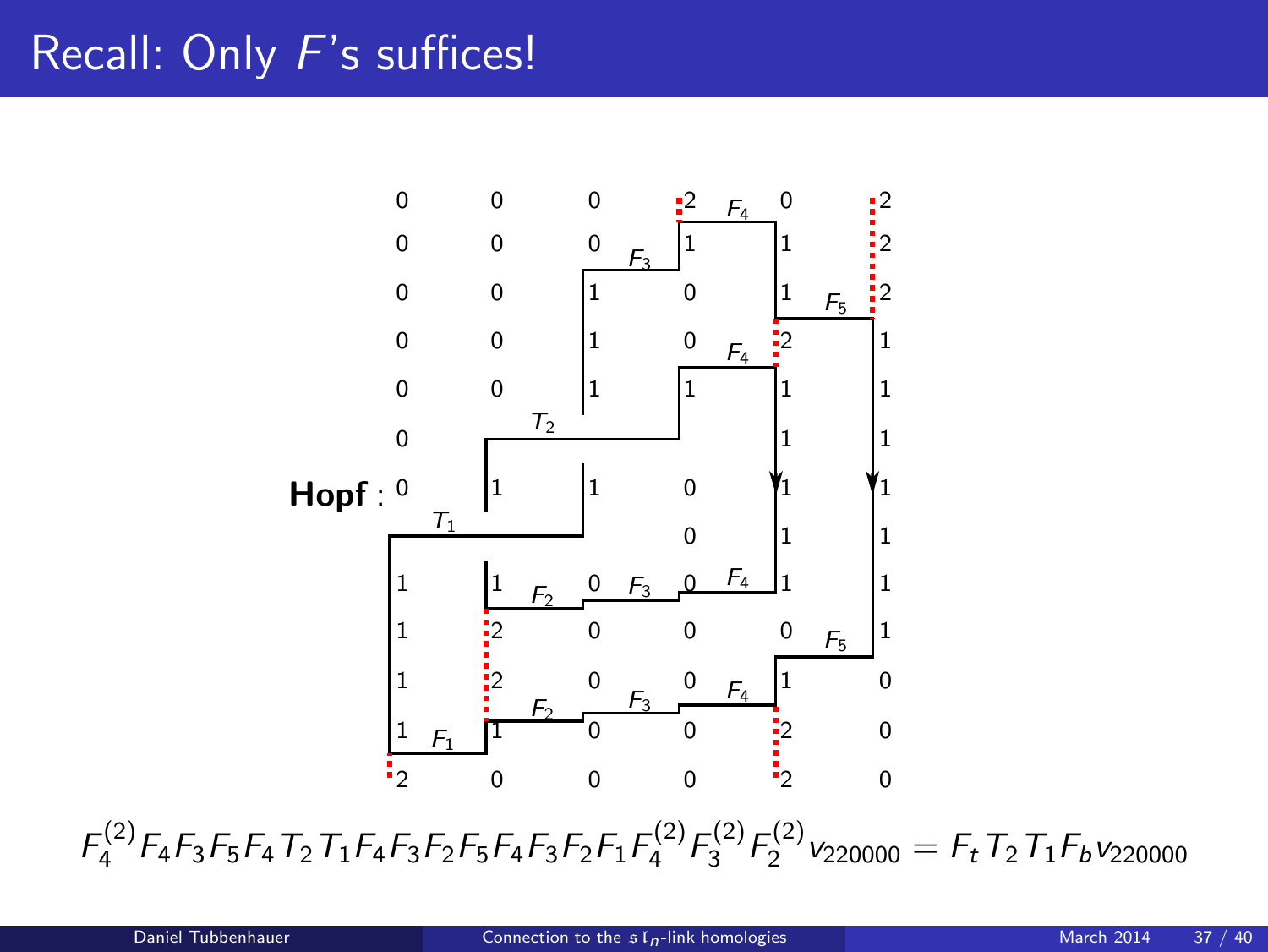## Exempli gratia (The Hopf link - part two)

The Hopf link example from before will give a complex



that, up to some degree conventions, agrees with the  $s/2$ -link homology of **Hopf**, because the  $\times$  "are" the saddles.

#### Observation - a more "down to earth" point of view

One can use the Hu-Mathas basis for the cyclotomic KL-R algebra to write down a basis for each of the  $\mathfrak{sl}_2$ -web algebra modules. The  $\times$  are homomorphisms: Calculating the homology reduces to linear algebra because we only need to track the image of the basis elements!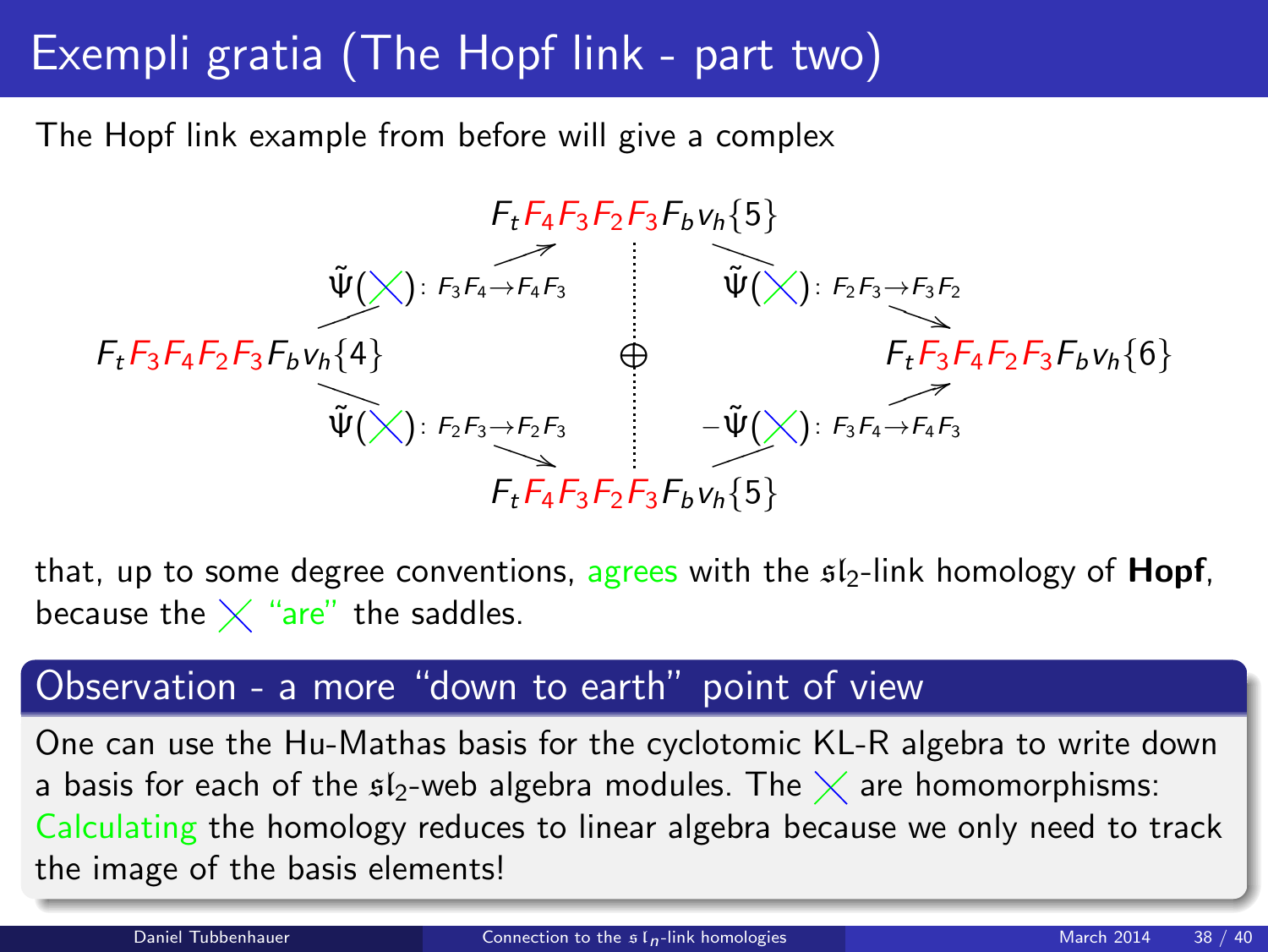Let us summarize the connection between  $f_n$ -homologies and the higher q-skew Howe duality.

- Khovanov, Khovanov-Rozansky and others: The  $\mathfrak{sl}_n$ -link homology can be obtained using the  $sI_n$ -"foams".
- Only "F's": The  $sI_n$ -foams are part of the (Karoubian) of the KL-R algebra.
- Conclusion: The  $sI_n$ -homologies are instances of highest  $\mathcal{U}(sI_d)$ -weight representation theory!
- If  $L<sub>D</sub>$  is a link diagram, then its homology is obtained by "jumping via higher  $F's''$  from a highest  $\mathcal{U}(\mathfrak{sl}_d)$ -object  $v_h$  to a lowest  $\mathcal{U}(\mathfrak{sl}_d)$ -object  $v_l!$
- Missing: Connection to Webster's categorification of the RT-polynomials!
- Missing: Is the module category of the cyclotomic KL-R algebra braided?
- $\bullet$  Missing: Details about colored  $\mathfrak{sl}_n$ -homologies has to be worked out!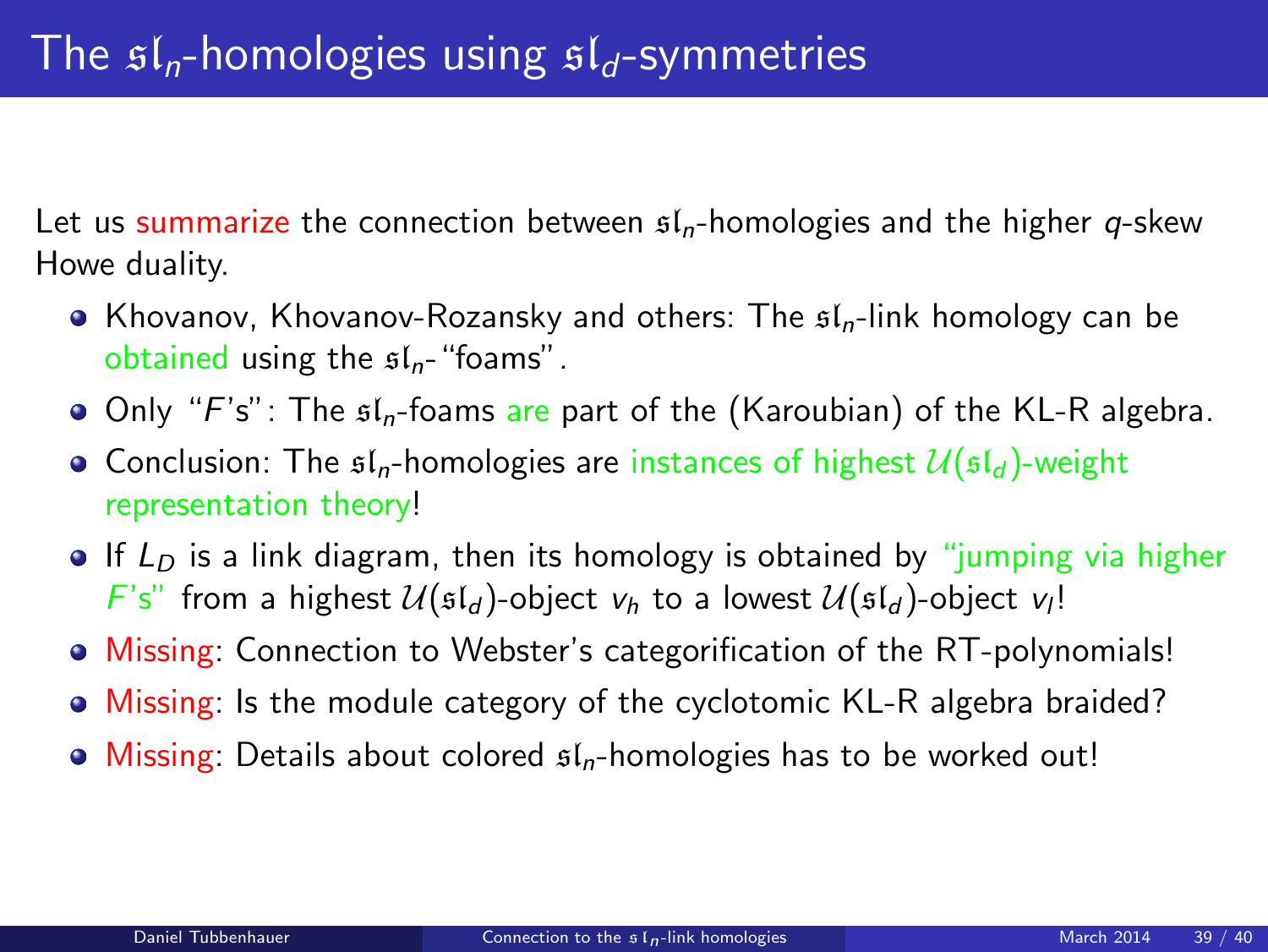There is still much to do...